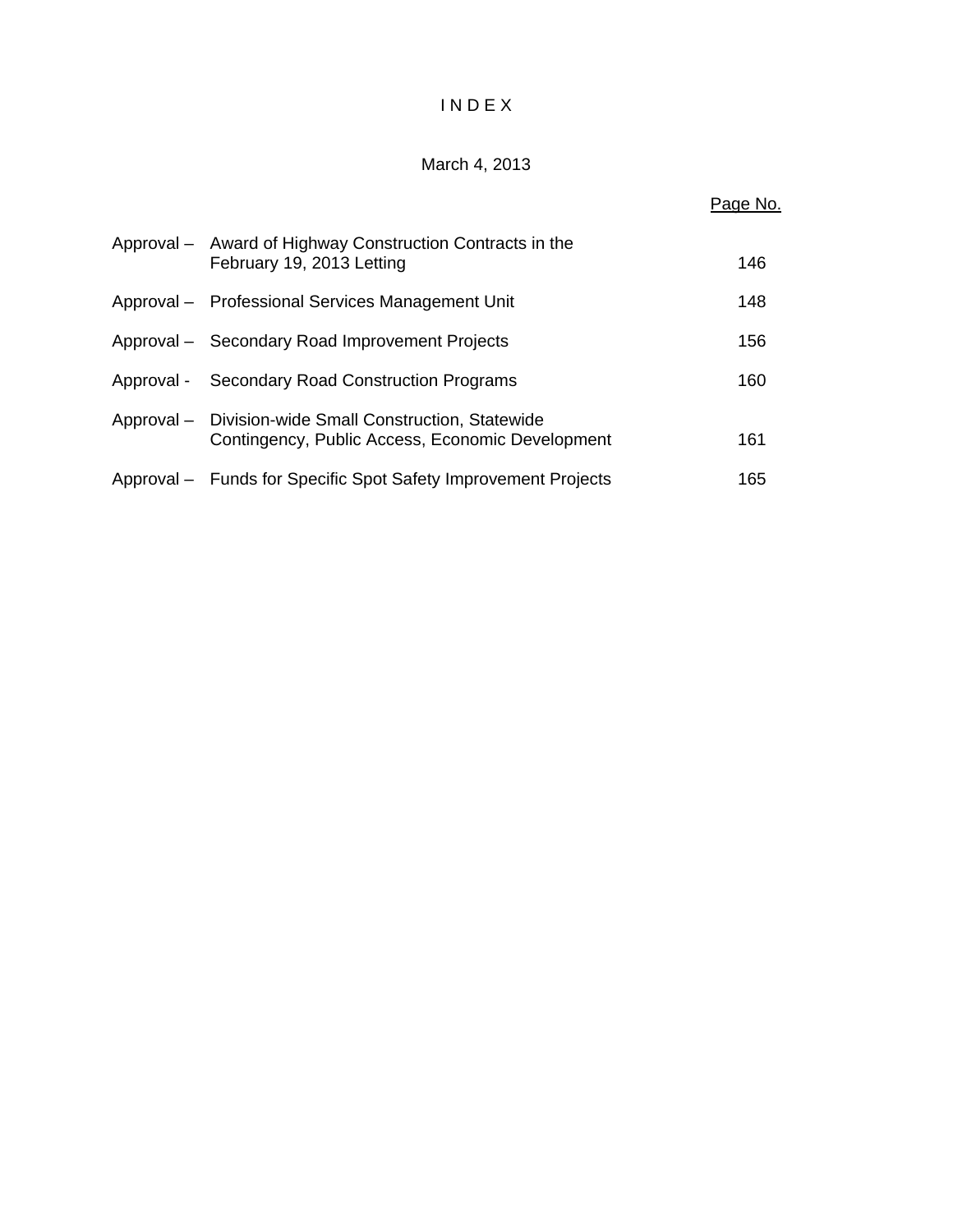# **March 4, 2013**

### **Approval of Agenda Items C, D, E, H, and L**

 The March, 2013 Board of Transportation meeting was cancelled. According to Executive Order No. 2 and G.S. 143B-350(g), the Board shall delegate authority to the Secretary to approve agenda items C, D, E, H and L, as they are consent items and require no Board action. Secretary Anthony J. Tata approved the following items on March 4, 2013.

# **Approval – Award of Highway Construction Contracts in the February 19, 2013 Letting**

Projects were awarded by the Secretary to the low bidder on all projects.

| <b>Project</b>                                              | <b>Contract Awarded To</b>                                           | <b>Amount</b>   |
|-------------------------------------------------------------|----------------------------------------------------------------------|-----------------|
| C203239<br>17BP.4.R.56<br><b>WILSON, WAYNE</b>              | SANFORD CONTRACTORS, INC.<br>SANFORD, NC                             | \$6,342,000.00  |
| C203041<br>38605.3.1<br><b>WARREN</b><br>B-4835             | T. A. LOVING COMPANY<br>GOLDSBORO, NC                                | \$604,044.00    |
| C <sub>203240</sub><br>17BP.6.R.40<br><b>COLUMBUS</b>       | E.S. WAGNER COMPANY, LLC<br>SOUTH CA PIEDMONT, SC                    | \$11,602,044.00 |
| C <sub>203237</sub><br>17BP.7.P.6<br><b>GUILFORD</b>        | ASTRON GENERAL CONTRACTING<br><b>COMPANY INC</b><br>JACKSONVILLE, NC | \$1,274,112.00  |
| C203040<br>38574.3.1<br><b>ROCKINGHAM</b><br>B-4804, B-4864 | HAYMES BROTHERS, INC.<br>CHATHAM, VA                                 | \$992,885.15    |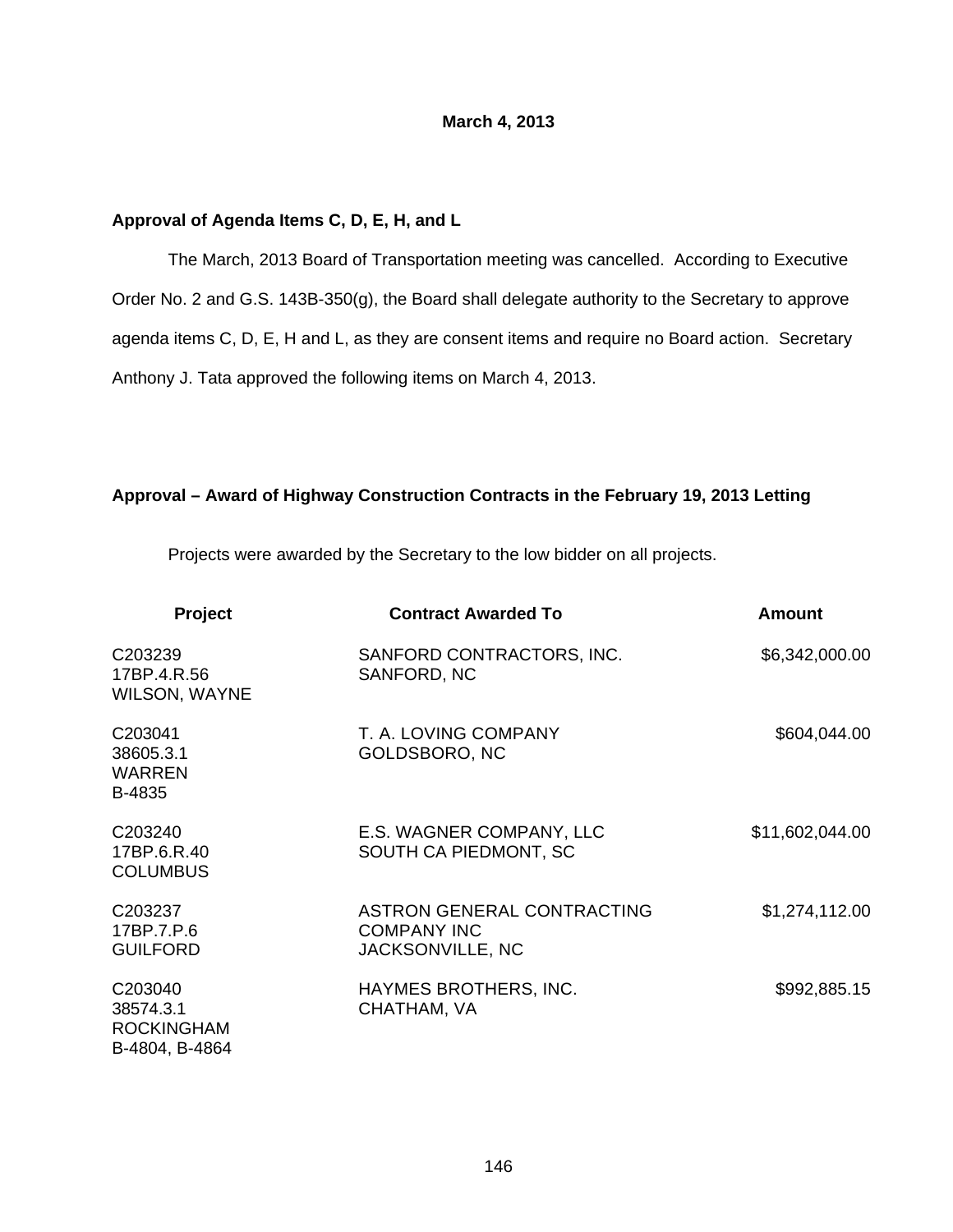| C203193<br>46141.3.1, 7CR.10681.31<br><b>ORANGE</b><br>W-5318                        | <b>CAROLINA SUNROCK LLC</b><br>RALEIGH, NC                                 | \$4,281,882.44  |
|--------------------------------------------------------------------------------------|----------------------------------------------------------------------------|-----------------|
| C203037<br>38436.3.1<br><b>RICHMOND</b><br>B-4615                                    | <b>TCB BUILDERS, LLC</b><br>LEXINGTON, NC                                  | \$994,503.63    |
| C203268<br>8C.062016, 8CR.10621.19,<br>8CR.20621.19<br><b>MONTGOMERY</b>             | <b>RILEY PAVING INC</b><br>CARTHAGE, NC                                    | \$2,388,490.80  |
| C203269<br>8CR.10631.19,<br>8CR.20531.19,<br>8CR.20631.19<br>MOORE, LEE              | <b>RILEY PAVING INC</b><br>CARTHAGE, NC                                    | \$1,219,628.95  |
| C203039<br>38517.3.1<br><b>FORSYTH</b><br>B-4744                                     | SMITH-ROWE, LLC<br><b>MOUNT AIRY, NC</b>                                   | \$1,649,977.05  |
| C203265<br>9CR.10291.131,<br>9CR.20291.131<br><b>DAVIDSON</b>                        | BLYTHE CONSTRUCTION, INC.<br>CHARLOTTE, NC                                 | \$4,208,996.56  |
| C203238<br>9CR.20341.131<br><b>FORSYTH</b>                                           | APAC - ATLANTIC, INC.<br>THOMPSON ARTHUR DIVISION<br><b>GREENSBORO, NC</b> | \$2,594,827.15  |
| C202824<br>34749.3.GV4<br><b>MECKLENBURG</b><br>U-0209B                              | DEVERE CONSTRUCTION COMPANY, INC<br>ALPENA, MI                             | \$51,669,284.58 |
| C203266<br>10CR.10841.39,<br>10CR.20841.47,<br>10CR.20841.48<br><b>STANLY</b>        | BOGGS PAVING, INC.<br>MONROE, NC                                           | \$1,712,022.76  |
| <i>*C203276</i><br>*RELET FROM DEC 18 2012<br>39044.3.1<br><b>BUNCOMBE</b><br>U-4014 | R.E. BURNS & SONS CO., INC.<br>STATESVILLE, NC                             | \$1,505,039.00  |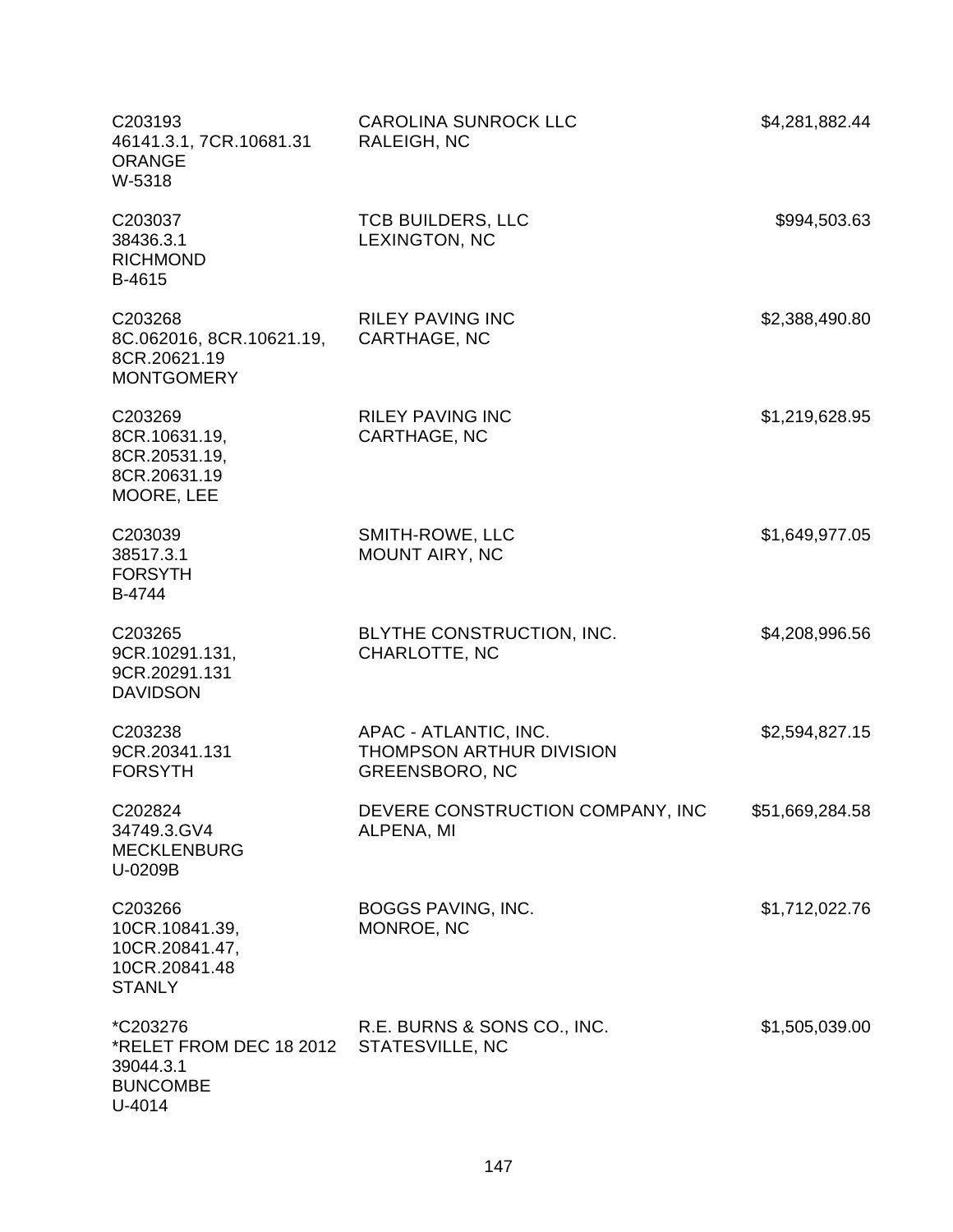| C <sub>203241</sub><br>17BP.13.R.111<br>MCDOWELL,<br>RUTHERFORD, MITCHELL,<br><b>BURKE</b> | R.E. BURNS & SONS CO., INC.<br>STATESVILLE, NC     | \$7,581,831.00 |
|--------------------------------------------------------------------------------------------|----------------------------------------------------|----------------|
| *C203277<br>*RELET FROM DEC 18 2012<br>33475.3.1<br><b>GRAHAM</b><br>B-4122                | MOUNTAIN CREEK CONTRACTORS INC<br>CATAWBA, NC      | \$963,705.86   |
| C <sub>203042</sub><br>40157.3.1<br><b>HENDERSON</b><br><b>B-4987</b>                      | APPLE TUCK & ASSOCIATES, INC.<br>RUTHERFORDTON, NC | \$464,756.22   |

# **Approval – Professional Services Management Unit**

#### **Transit**

#### **Rail**

After careful evaluation of the workload and schedules of the work that can be accomplished by our staff, it was determined necessary to employ a private firm for the design of the following project to support the Rail Division. Our staff has completed the actions for employing private firms in accordance with the policies and procedures adopted by the Board on May 7, 2009. This is for information only.

#### **Division 6**

| Project:                            | 41099.1.2 (P-4900) Robeson County                  |
|-------------------------------------|----------------------------------------------------|
|                                     | <b>Pembroke Northeast Connector Track</b>          |
| <b>Estimated Construction Cost:</b> | \$11,900,000.00                                    |
| Firm:                               | HNTB North Carolina, PC, Raleigh, NC               |
| Maximum Engineering Fee:            | \$204,004.99                                       |
| Scope of Work:                      | Track, Roadway, Structure and Hydraulic Designs,   |
|                                     | Erosion Control, Utility Coordination, and Project |
|                                     | Administration                                     |
| <b>DBE/SPSF Utilization:</b>        | MA Engineering Consultants, Inc.                   |
|                                     | \$11,522.73                                        |
|                                     | 6%                                                 |

The following are supplemental contracts to previous contracts approved by the Board with the same engineering firms. These supplemental contracts were necessary due to approved additional work that was unknown at the inception and is required of the firms to complete the projects. Our staff has completed the actions in accordance with the policies and procedures adopted by the Board on May 7, 2009. These are for information only.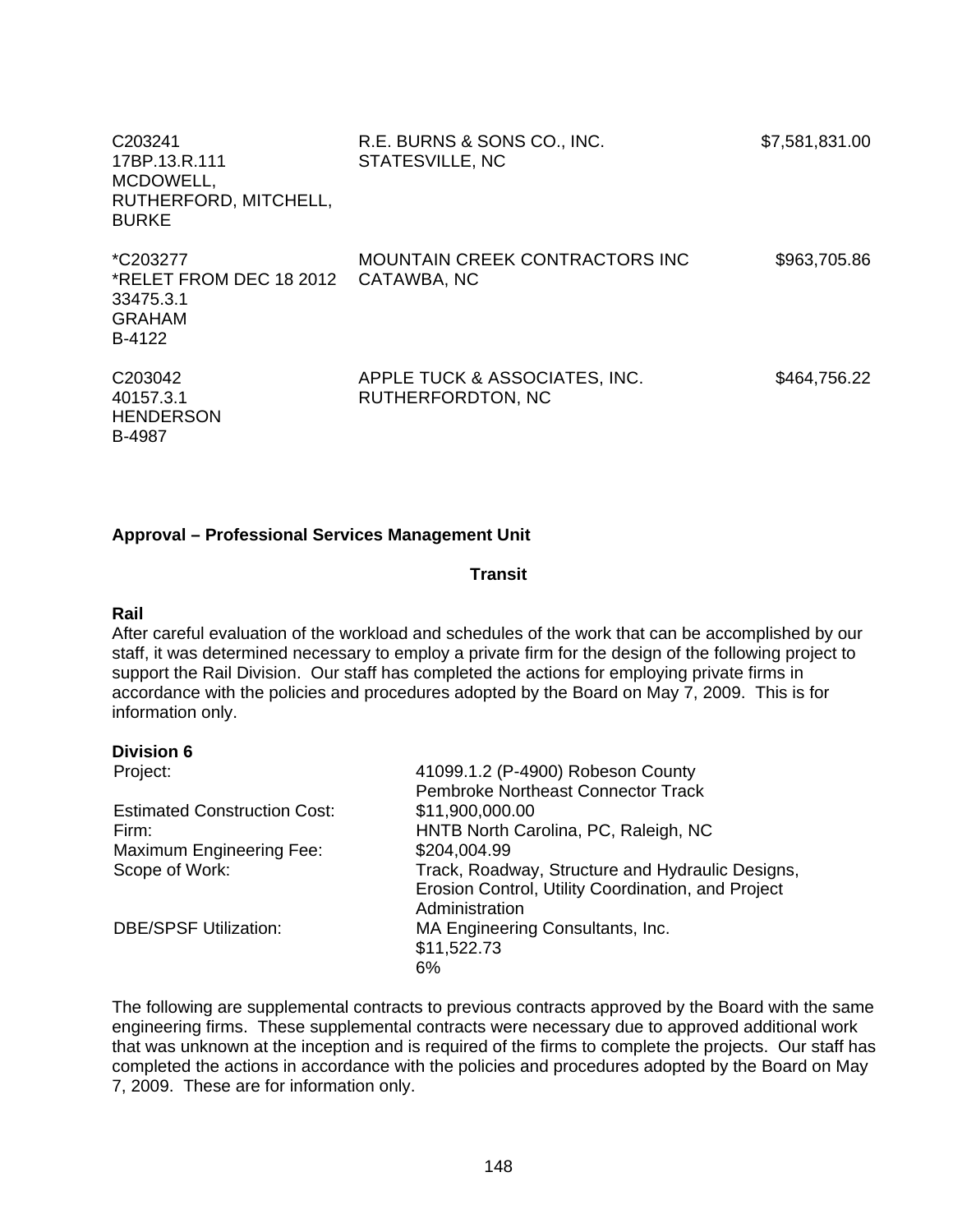# **Division 9**

| Project:                            | ARRA High Speed Intercity Passenger Rail Program         |  |
|-------------------------------------|----------------------------------------------------------|--|
|                                     | 52000.STR03T4A (P-5206C) Rowan County                    |  |
| <b>Estimated Construction Cost:</b> | \$9,800,000.00                                           |  |
| Firm:                               | TGS Engineers, Cary, NC                                  |  |
| <b>Original Engineering Fee:</b>    | \$609,056.84                                             |  |
| Supplemental Fee:                   | \$377,982.81                                             |  |
| <b>Supplemental Work:</b>           | <b>Final Plan Preparation</b>                            |  |
| <b>SPSF Utilization:</b>            | 100%                                                     |  |
| <b>STATEWIDE</b>                    |                                                          |  |
| Firm                                | Hatch Mott MacDonald I&E, Fuquay-Varina, NC              |  |
| <b>Original Engineering Fee:</b>    | \$5,500,000.00                                           |  |
| Supplemental Fee:                   | \$3,000,000.00                                           |  |
| Supplemental Work:                  | Services include, but are not limited to, assisting with |  |
|                                     | the Rail Design and Construction, and other support      |  |
|                                     | services as needed to meet federal and state             |  |
|                                     | regulations and mission critical tasks related to the    |  |
|                                     | Southeast High Speed Rail Corridor (SEHSR), between      |  |

SPSF Utilization: 0%

#### **Preconstruction**

Charlotte, North Carolina and Richmond, Virginia.

#### **Roadway Design**

After careful evaluation of the workload and schedules of the work that can be accomplished by our staff, it was determined necessary to employ a private firm for the following project to support the Roadway Design Unit. Our staff has completed the actions for employing private firms in accordance with the policies and procedures adopted by the Board on May 7, 2009. This is for information only.

#### **Division 6**

| Project:                            | 33727.1.1 (B-4490) Cumberland County        |
|-------------------------------------|---------------------------------------------|
|                                     | Bridge 116 over CSX Railroad, North South   |
|                                     | Railroad, and Hillsboro Street on NC 24-210 |
|                                     | (Rowan Street)                              |
| <b>Estimated Construction Cost:</b> | \$23,400,000.00                             |
| Firm:                               | Parsons Brinckerhoff, Inc., Raleigh, NC     |
| Scope of Work:                      | Roadway Design                              |
| <b>Maximum Engineering Fee:</b>     | \$104,550.13                                |
| <b>SPSF Utilization:</b>            | $0\%$                                       |
|                                     |                                             |

The following are supplemental contracts to previous contracts approved by the Board with the same engineering firm. These supplemental contracts were necessary due to approved additional work that was unknown at the inception and is required of the firm to complete the projects. Our staff has completed the actions in accordance with the policies and procedures adopted by the Board on May 7, 2009. These are for information only.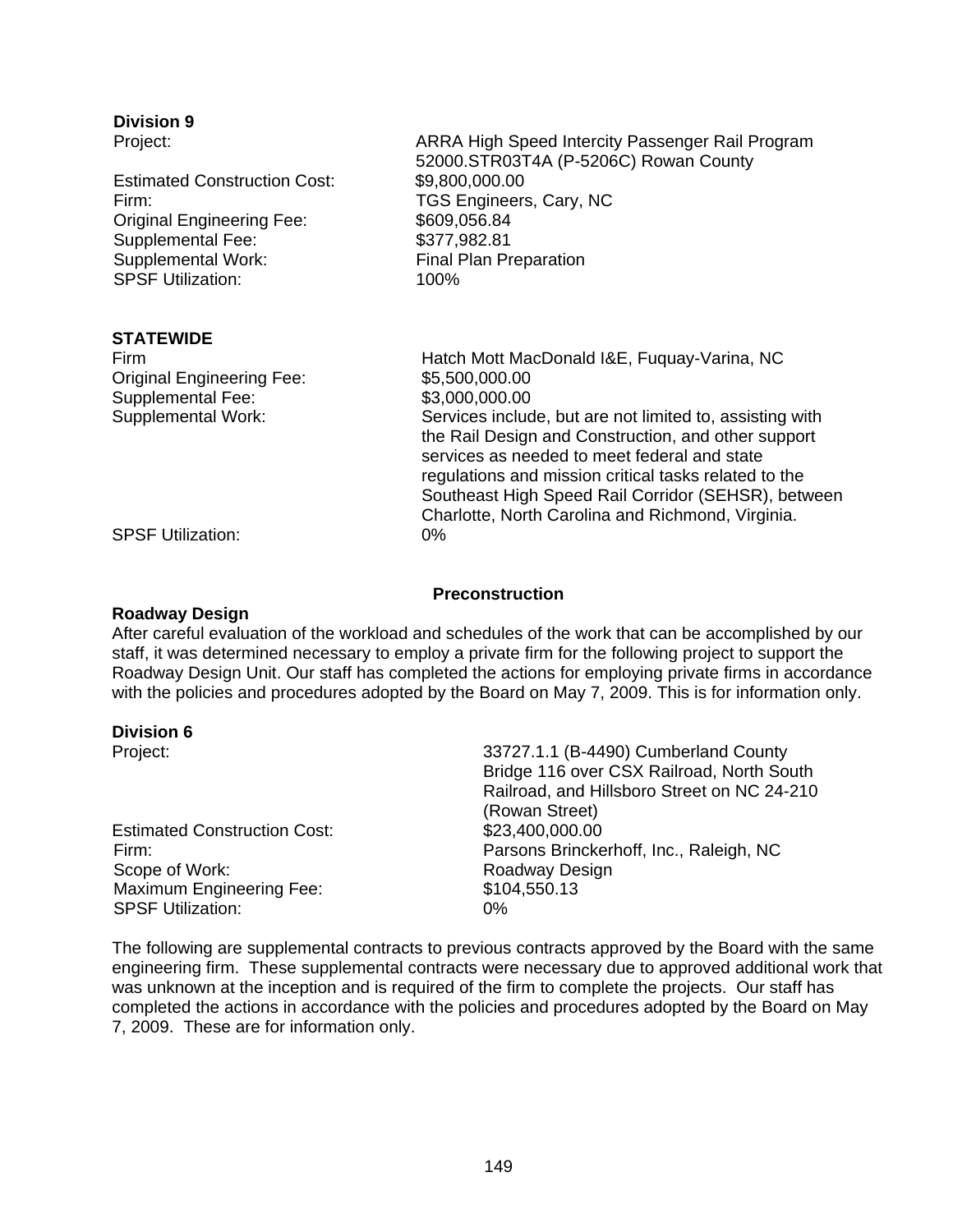# **Division 6**

Estimated Construction Cost: \$8,400,000.00 Original Engineering Fee: Supplemental Fee: Supplemental Work:

# **Division 8**

Estimated Construction Cost: \$13,000,000.00 Original Engineering Fee: Supplemental Fee: Supplemental Work:

# **Division 12**

Estimated Construction Cost: \$32,300,000.00 Original Engineering Fee: \$152,244.03 Supplemental Fee: \$ 7,404.59 SPSF Utilization: 0%

Project: 36492.1.3 (U-4444B) Cumberland County Fayetteville – NC 210 (Murchison Road) from SR 1613 (Honeycutt Road) to NC 24-87-210 (Bragg Boulevard) in Spring Lake Firm: H.W. Lochner, Inc., Raleigh, NC Scope of Work: Scope of Work: Roadway and hydraulic design \$199,114.56 \$ 9,065.41 Revising access to the Veteran's Cemetery DBE/WBE/SPSF Utilization: Wetherill Engineering, Inc., \$1,604.05  $18\%$ 

Project: 34437.1.1 (R-2501C) Richmond County US 1 from 2.0km North of SR 1606 (Fox Road) to South of SR 1001 (Marston Road) Firm: HTNB North Carolina, PC, Raleigh, NC Scope of Work: Scope of Work: Roadway and hydraulic design \$ 94,952.98 \$104,365.31 Roadway and Hydraulic designs and Traffic Management Plans to revise the typical section from a 5-lane section to a 4-lane divided section DBE/SPSF Utilization: MA Engineering Consultants, Inc., \$8,147.48  $8\%$ 

Project: 34497.1.2 (R-2707AA) Cleveland County US 74 (Shelby Bypass) from West of SR 1162 (Peachtree Road) to West of SR 1161 (Pleasant Ridge Road) Firm: Arcadis G&M of North Carolina, Inc., Raleigh, NC Supplemental Work: Revise roadway plans due to changes in paving limits

# **Project Development and Environmental Analysis – Project Development**

The following item is a supplemental contract to a previous contract approved by the Board with the same engineering firm. This supplemental contract was necessary due to approved additional work that was unknown at the inception and is required of the firm to complete the planning documents. Our staff has completed the actions for employing a private firm in accordance with the policies and procedures adopted by the Board on May 7, 2009. This is for information only.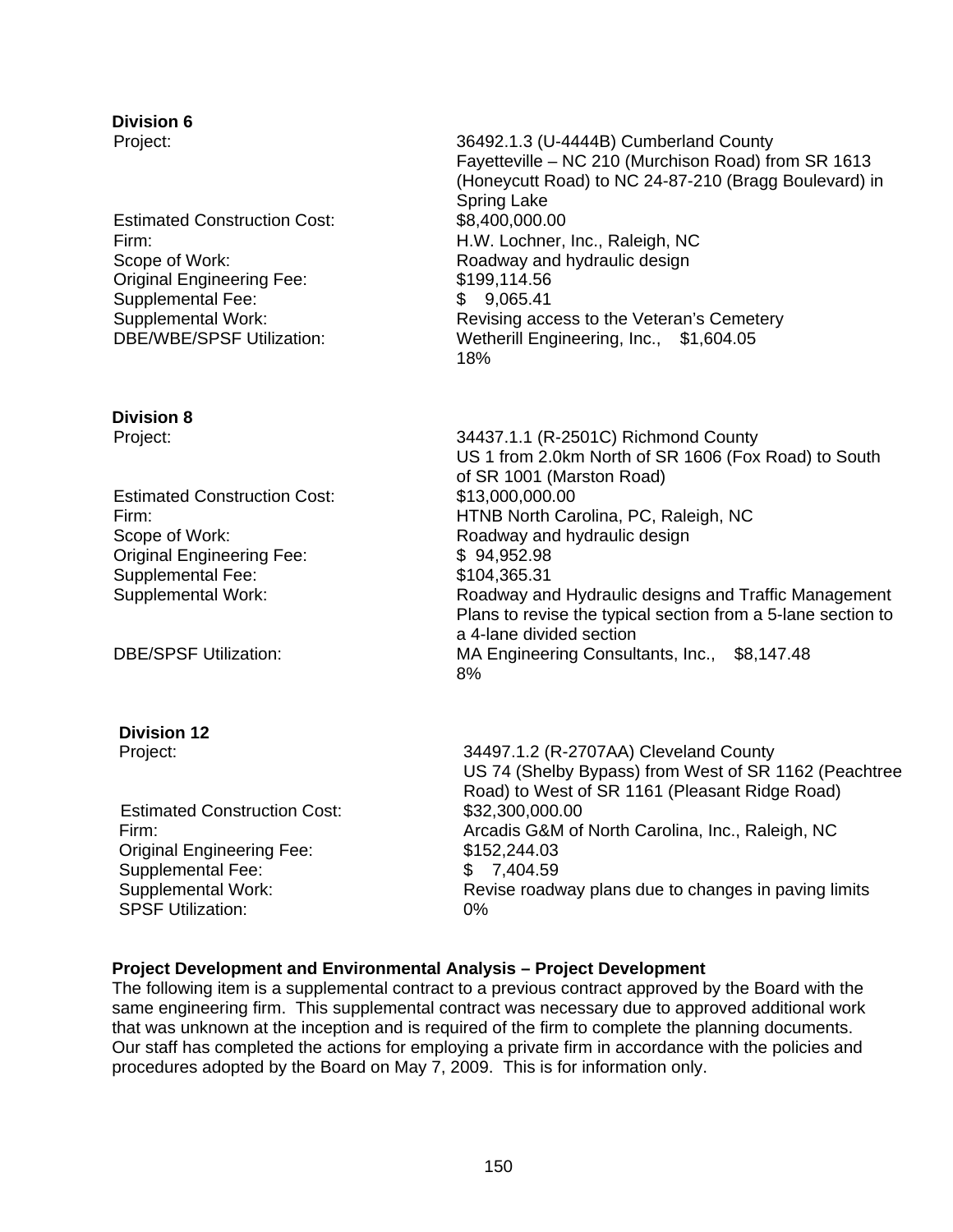| <b>Division 1</b>                                                                                                                                                                  |                                                                                                                                                                                                                                                                                                                                                 |
|------------------------------------------------------------------------------------------------------------------------------------------------------------------------------------|-------------------------------------------------------------------------------------------------------------------------------------------------------------------------------------------------------------------------------------------------------------------------------------------------------------------------------------------------|
| Project:                                                                                                                                                                           | 35487.1.1 (R-2544 and R-2545) Tyrrell and Dare                                                                                                                                                                                                                                                                                                  |
| Supplemental Work:                                                                                                                                                                 | Counties US 64 from East of Columbia to US 264<br>Additional Concurrence Meetings; Additional Design<br>Plans and Associated Environmental Studies;<br>Wildlife Crossing Planning and Design;<br>Environmental Justice, Hurricane Evacuation,<br>Hydraulics, and Protected Species Studies;<br>Additional Public and Agency Coordination; State |
| <b>Estimated Construction Cost:</b><br>Firm:<br>Original Maximum Engineering Fee:<br><b>Previous Supplemental Fees:</b><br><b>Supplemental Fee:</b><br><b>DBE/MBE Utilization:</b> | Final EIS; and State Record of Decision<br>\$382,200,000.00<br>Parsons Brinckerhoff, Inc., Raleigh, NC<br>\$<br>122,967.00<br>\$3,300,000.00<br>\$1,100,000.00<br>LSG, LLC \$11,000.00<br>1%                                                                                                                                                    |

#### **Project Development and Environmental Analysis - Human Environment**

After careful evaluation of the workload and schedules of the work that can be accomplished by our staff, it was determined necessary to employ private firms for Air Quality and Traffic Noise Services on an as needed basis for various federal-aid and state funded projects to support the Project Development and Environmental Analysis Unit. These contracts will expire two years after the date of execution or after the contract amount has been depleted, whichever occurs first. Our staff has completed the actions for employing private firms in accordance with the policies and procedures adopted by the Board on May 7, 2009. This is for information only.

# **Statewide**

Maximum Engineering Fee: \$350,000.00 SPSF Utilization: 0%

Maximum Engineering Fee: \$350,000.00 SPSF Utilization: 0%

Maximum Engineering Fee: \$350,000.00 SPSF Utilization: 100%

Firm: RK&K, Raleigh, NC Maximum Engineering Fee: \$350,000.00 SPSF Utilization: 0%

Firm: Gannett Fleming, Inc., Charlotte, NC

Firm: Kimley-Horn Associates, Inc., Raleigh, NC

Firm: Martin/Alexiou/Bryson, PC, Raleigh, NC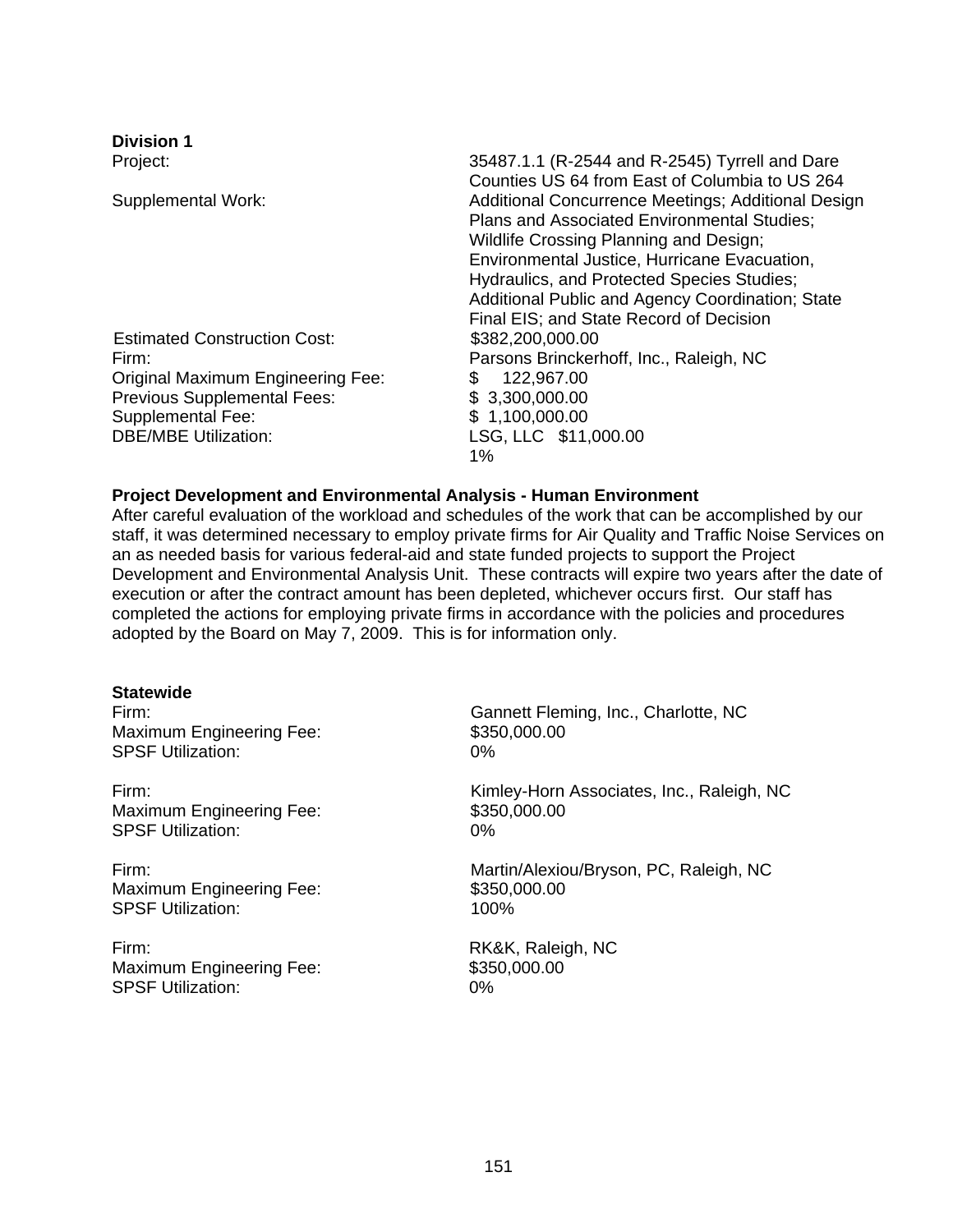# **Right of Way**

After careful evaluation of the workload and schedules of the work that can be accomplished by our staff, it was determined necessary to employ a private firm for the following project to support the Right of Way Unit. Our staff has completed the actions for employing private firms in accordance with the policies and procedures adopted by the Board on May 7, 2009. These are for information only

### **DIVISION 5**

| Project:                | 34915.2.1 (U-3308) Durham County           |
|-------------------------|--------------------------------------------|
|                         | Durham - NC 55 (Alston Ave.) from NC 147   |
|                         | (I.L. "Buck" Dean Freeway) to US 70        |
|                         | Business-NC 98 (Holloway Street.)          |
| Scope of Work:          | Right of Way acquisition, negotiations and |
|                         | relocation assistance                      |
| Firm:                   | Professional Property Services, Inc.,      |
|                         | Cornelius, NC                              |
| Maximum Fee:            | \$792,911.00                               |
| <b>DBE Utilization:</b> | $0\%$                                      |

#### **Utilities**

The following is a supplemental contract to a previous contract approved by the Board with the same engineering firm. This supplemental contract was necessary due to approved additional work that was unknown at the inception and is required of the firm to complete the project. Our staff has completed the actions in accordance with the policies and procedures adopted by the Board on May 7, 2009. This is for information only.

#### **STATEWIDE**

Original Engineering Fee: \$300,000.00<br>Supplemental Fee: \$100,000.00 Supplemental Fee: SPSF Utilization: 100%

Firm: Utility Coordination Consultants, Inc., Mineral Springs, NC

#### **Technical Services**

#### **Transportation Program Management**

The Secretary awarded a design-build contract in December 2012 to construct a four-lane median divided facility, with full control of access within the US 52 interchange area, from SR 4326 (Rams Drive) to SR 4325 (Martin Luther King Jr. Drive) in Winston-Salem, Forsyth County. In accordance with the policies and procedures adopted by the Board, a design-build team who was not awarded the project can request payment of a stipend to recover part of the expense of preparation of their proposal. We have received a request for payment of the stipend to the following firms. This is for information only.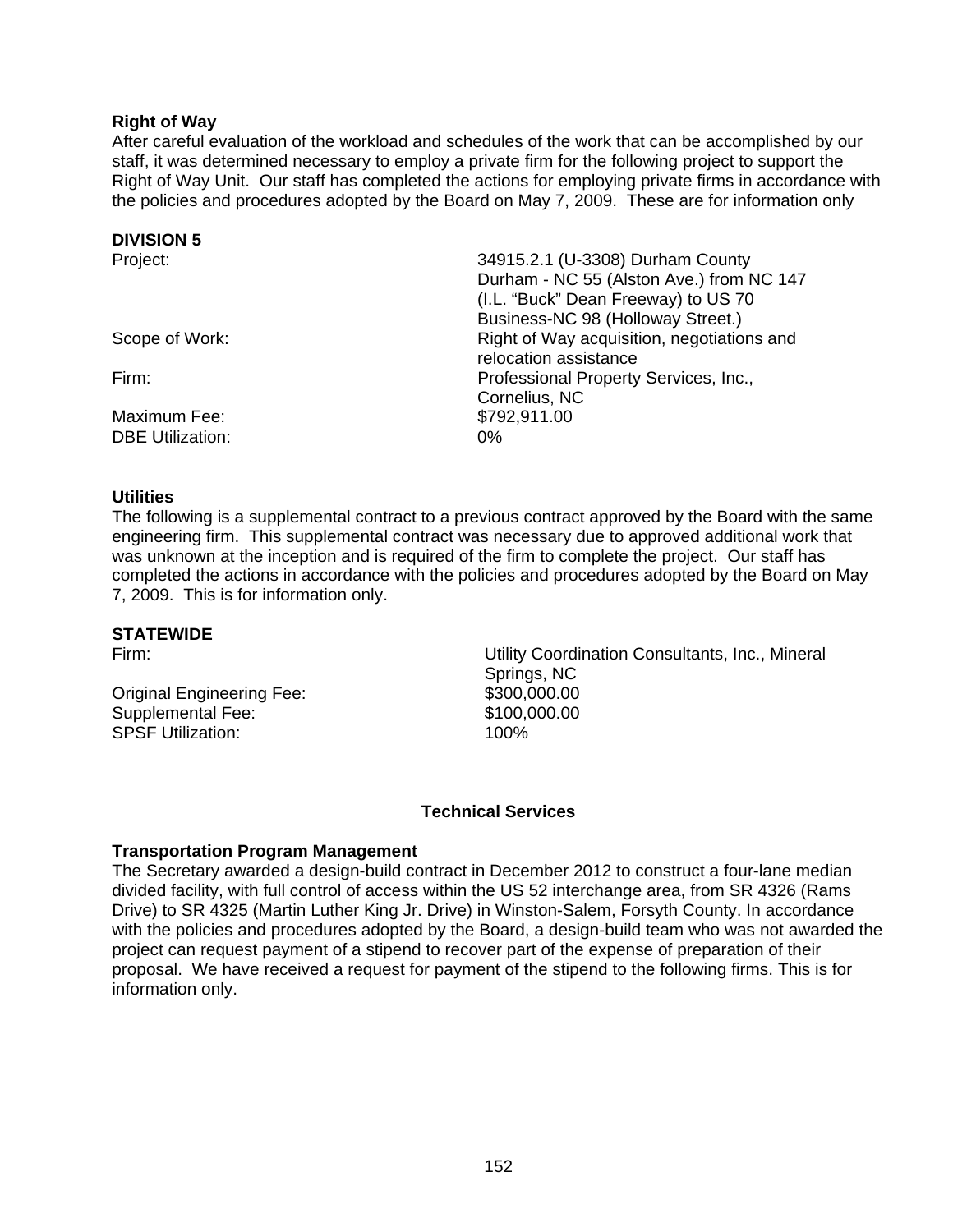**Division 9**  Stipend Amount:  $$75,000.00$ SPSF Utilization: 0%

Stipend Amount:  $$75,000.00$ SPSF Utilization: 0%

Project: (34892.2.2) (U-2925) Forsyth County Firm: Shirley Contracting Company, LLC, Lorton, VA

Project: (3489.2.2.2) (U-2925) Forsyth County Firm: The Lane Construction Corporation, Cheshire, **Connecticut** 

# **Contractual Services**

As required by GS 136-28.4 and 49 CFR Part 26, the Department shall review its budget and establish triennial aspirational goals, not mandatory goals, in percentages, for the overall participation in contracts by Disadvantaged Business Enterprises (DBE's), Minority Business Enterprises (MBE's) and Woman Business Enterprises (WBE's) on FHWA, FAA and FTA projects, as well as state funded Division of Highways projects. After careful evaluation of the workload and schedules of the work that can be accomplished by our staff, it was determined necessary to employ a private firm for the preparation of the triennial aspirational goals to support the Contractual Services Unit. The firm will look at how the Department's rules, policies, and procedures give equal opportunity for contracts and they are let without regard to race, religion, color, creed, national origin, sex, age, or handicapping condition. Through this study, triennial aspirational DBE goal will be determined as follows:

|                       | Due Date       | <b>FY Period Covered</b> |
|-----------------------|----------------|--------------------------|
| <b>FTA</b>            | August 1, 2013 | 2014, 2015, 2016         |
| FAA                   | August 1, 2014 | 2015, 2016, 2017         |
| <b>FHWA and State</b> | August 1, 2015 | 2016, 2017, 2018         |

Our staff has completed the actions for employing a private firm in accordance with the policies and procedures adopted by the Board on May 7, 2009. This is for information only.

#### **STATEWIDE**

Firm: Scope of Work: Maximum Engineering Fee: \$288,164.70<br>DBE/MBE Utilization: \$100% 100% DBE/MBE Utilization:

Ken Weeden & Associates, Inc., Wilmington, NC Annual Aspirational Goals

#### **Value Management**

After careful evaluation of the workload and schedules of the work that can be accomplished by our staff, it was determined necessary to employ private firms for Value Engineering studies on an as needed basis to support the Value Management Unit. These contracts will expire two years after the date of execution or after the contract amount has been depleted, whichever occurs first. Our staff has completed the actions for employing private firms in accordance with the policies and procedures adopted by the Board on May 7, 2009. These are for information only.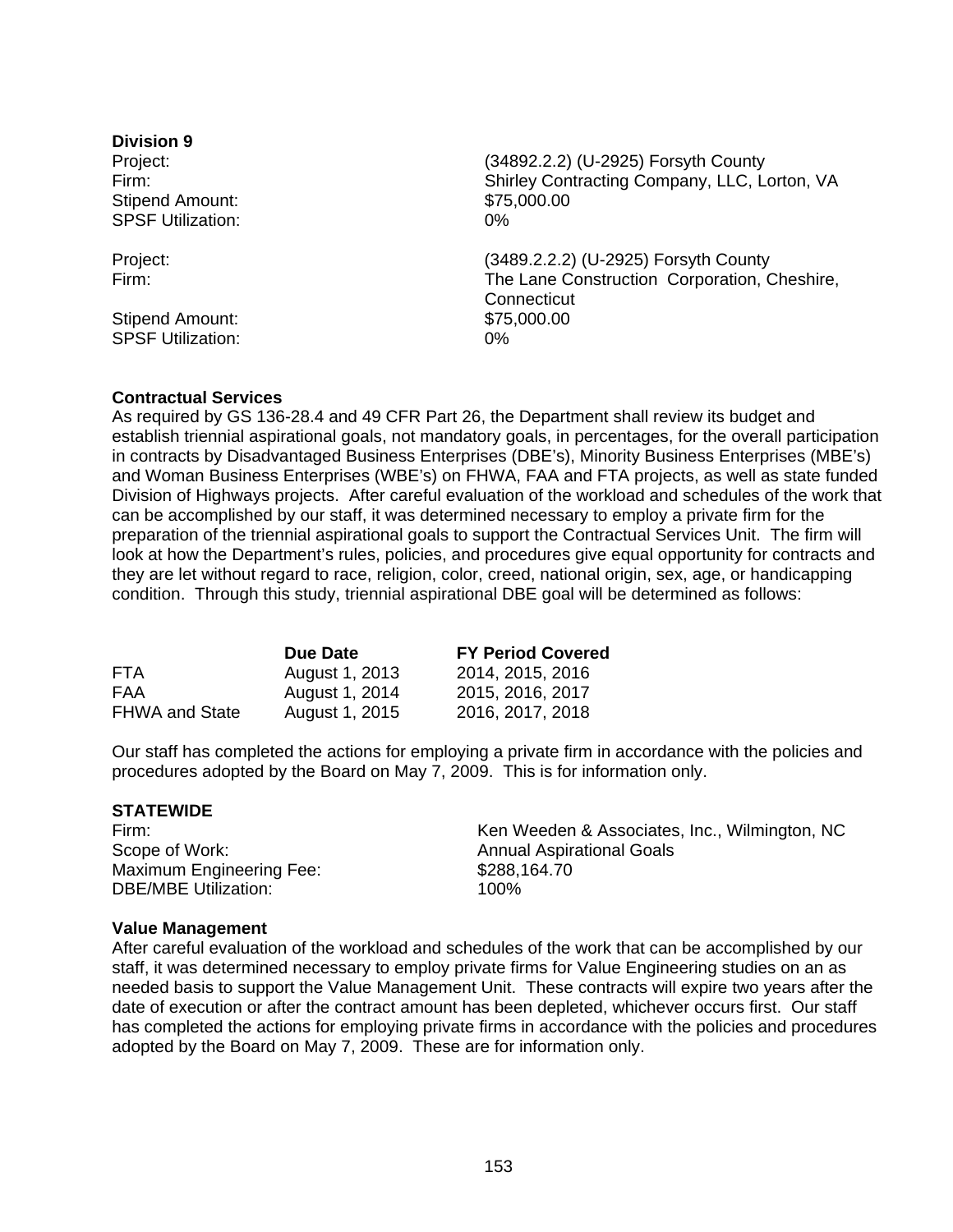### **STATEWIDE**

Maximum Engineering Fee: \$300,000.000 SPSF Utilization: 0%

Maximum Engineering Fee: \$300,000.000 SPSF Utilization: 0%

Firm: HDR Engineering Inc. of the Carolinas, Raleigh, NC

Firm: URS Corporation North Carolina, Morrisville, NC

# **Field Support**

#### **Structures Management**

After careful evaluation of the workload and schedules of the work that can be accomplished by our staff, it was determined necessary to a employ private firm for the following project to support the Structures Management Unit. Our staff has completed the actions for employing private firms in accordance with the policies and procedures adopted by the Board on May 7, 2009. This is for information only.

#### **Division 1**

Maximum Engineering Fee: \$258,905.97 SPSF Utilization: 0%

Project: 15B.13.26 Currituck County Bridge 16 on US 158 Eastbound Lane over the Currituck Sound Firm: SIMCO Technologies, Inc., Quebec City, Ontario, Canada Scope of work: Bridge Condition Assessment and Service Life **Evaluation** 

#### **Roadside Environmental**

After careful evaluation of the workload and schedules of the work that can be accomplished by our staff, it was determined necessary to employ private firms for the following project to support the Roadside Environmental Unit. Our staff has completed the actions for employing private firms in accordance with the policies and procedures adopted by the Board on May 7, 2009. This is for information only.

## **Division 14**

Estimated Construction Cost \$5,500,000.00 Scope of work **Rest Area Design** Maximum Engineering Fee \$94,013.80 SPSF Utilization 0%

Project 41534.1.1 (K-5002) Haywood County US 23/74 Haywood County Rest Area – New Southbound Lane Rest Area and Renovation of Existing Northbound Lane Rest Area Firm Weeks Turner Architecture, Raleigh, NC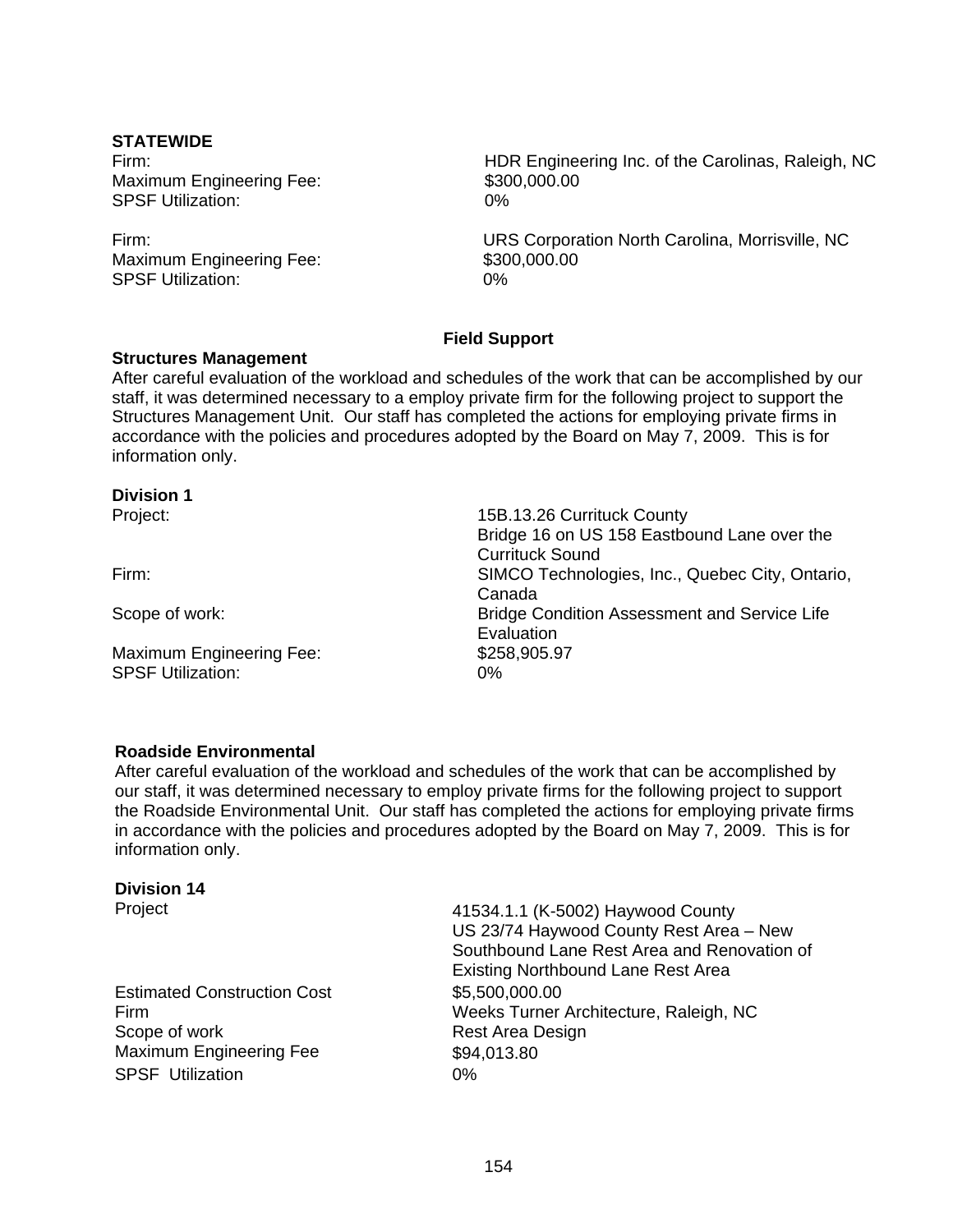#### **Materials and Tests**

The following is a supplemental contract to a previous contract approved by the Board with the same engineering firm. This supplemental contract was necessary due to approved additional work that was unknown at the inception and is required of the firm to complete the project. Our staff has completed the actions in accordance with the policies and procedures adopted by the Board on May 7, 2009. This is for information only.

# **STATEWIDE**

Original Engineering Fee: Supplemental Fee: SPSF Utilization: 0%

Firm: Volkert & Associates, Inc., Raleigh, NC \$1,000,000.00 \$1,000,000.00

# **Intergovernmental Affairs and Budget Coordination**

#### **Transportation Planning**

After careful evaluation of the workload and schedules of the work that can be accomplished by our staff, it was determined necessary to employ a private firm to provide professional services related to North Carolina Multi-Modal Investment Network for the Transportation Planning Branch. Our staff has completed the actions for employing private firms in accordance with the policies and procedures adopted by the Board on May 7, 2009. This is for information only.

# **STATEWIDE**

|                                  | North Carolina Multi-Modal Investment Network       |
|----------------------------------|-----------------------------------------------------|
| Firm:                            | Atkins North America, Inc., Raleigh, NC             |
| Scope of Work:                   | Update of NC Multi Modal Investment Network         |
| Maximum Engineering Fee:         | \$578,166.98                                        |
| <b>DBE/WBE Utilization:</b>      | Public Information Associates \$60,693.00<br>10.5%  |
| <b>DBE/MBE/SPSF Utilization:</b> | Simpson Engineers and Associates \$98,561.25<br>17% |
| <b>SPSF Utilization:</b>         | Clearbox Forecasting Group, PLLC \$53,894.20<br>9%  |
| <b>SPSF Utilization:</b>         | Eydo \$18,546.38<br>3%                              |

49004.1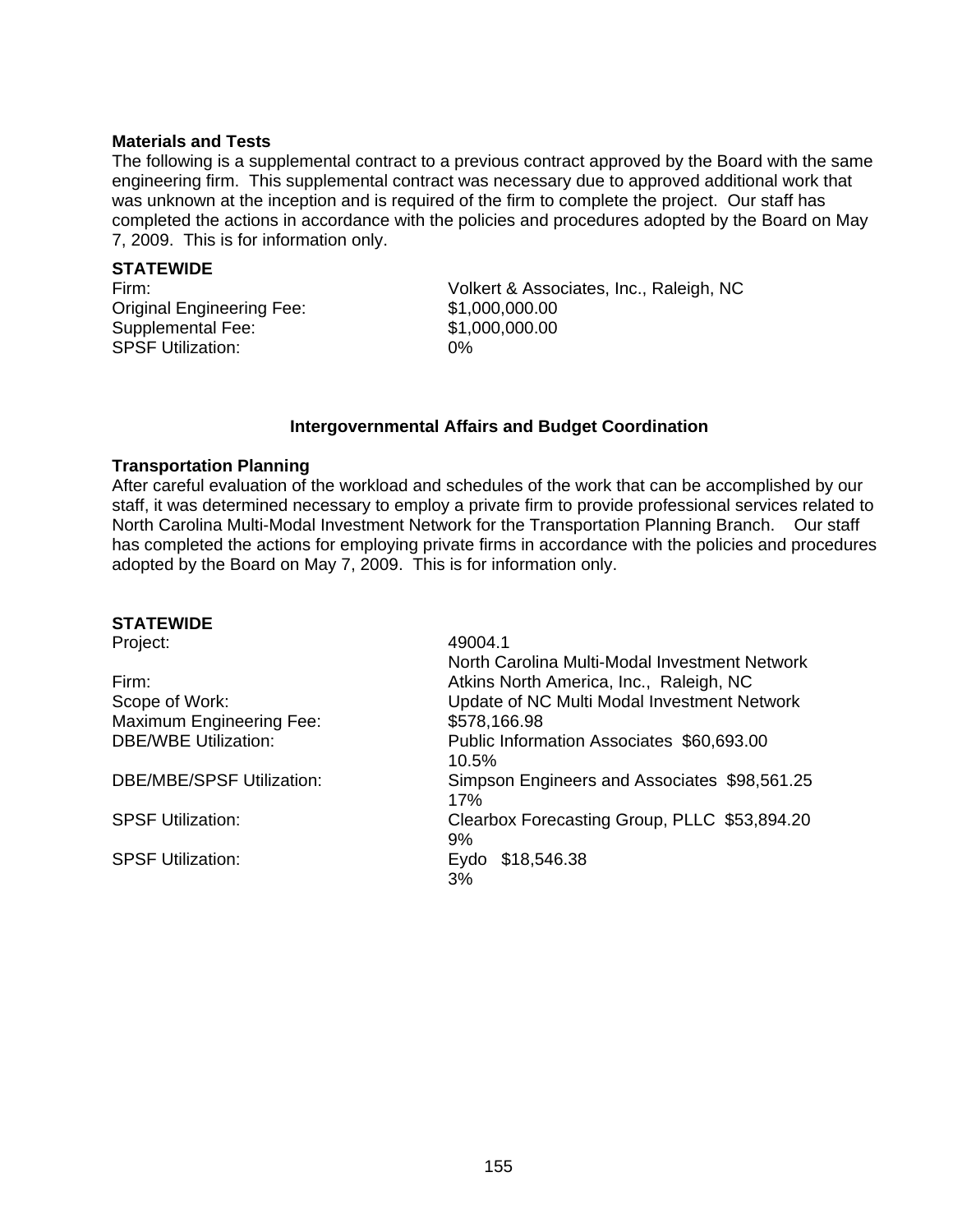# **North Carolina Turnpike Authority**

The following is a supplemental contract to a previous contract approved by the Board with the same engineering firm. This supplemental contract was necessary due to approved additional work that was unknown at the inception. Our staff has completed the actions in accordance with the policies and procedures adopted by the Board on May 7, 2009. This is for information only.

### **STATEWIDE**

Original Engineering Fee: Supplemental Fee: SPSF Utilization:

Firm: AECOM Technical Services of North Carolina, Inc., Raleigh, NC<br>\$3,000,000.00 \$3,000,000.00 0%

#### **Approval – Secondary Road Improvement Projects**

| County               | SR No.                                | <b>Description</b>                                                                                                                            | <b>Amount</b>                  |
|----------------------|---------------------------------------|-----------------------------------------------------------------------------------------------------------------------------------------------|--------------------------------|
| Pamlico<br>Div. 2    | SR 1005<br>Neuse Road                 | Widen and Strengthen from SR 1110 to<br>NC 306.<br>Increase Funds.<br>WBS 2C.069029                                                           | \$185,000.00<br>(Trust Fund)   |
| Pamlico<br>Div. 2    | SR 1222<br>Swamp Road                 | GDB&P from NC 304 to Section B.<br>Increase Funds.<br>WBS 2C.069034                                                                           | \$230,000.00<br>(Trust Fund)   |
| Sampson<br>Div. 3    | SR 2000<br>Keith Road                 | GDB&P from NC 24 to DE.<br>Increase Funds.<br>WBS 3C.082064                                                                                   | \$100,000.00<br>(Highway Fund) |
| Montgomery<br>Div. 8 | <b>SR 1315A</b><br>Substation<br>Road | GDB&P from EOP to NC 134.<br>Increase Funds.<br>WBS 8C.062068                                                                                 | \$146,000.00<br>(Highway Fund) |
| Richmond<br>Div. 8   | Various                               | Spot Stabilization, Paved Road<br>Improvements, Replace Small Bridges<br>with Pipe, Safety Projects, Etc.<br>Increase Funds.<br>WBS 8C.077011 | \$75,000.00<br>(Highway Fund)  |
| Richmond<br>Div. 8   | SR 1163<br><b>Hamer Creek</b><br>Road | GDB&P from SR 1162 to SR 1148.<br>Increase Funds.<br>WBS 8C.077064                                                                            | \$410,000.00<br>(Highway Fund) |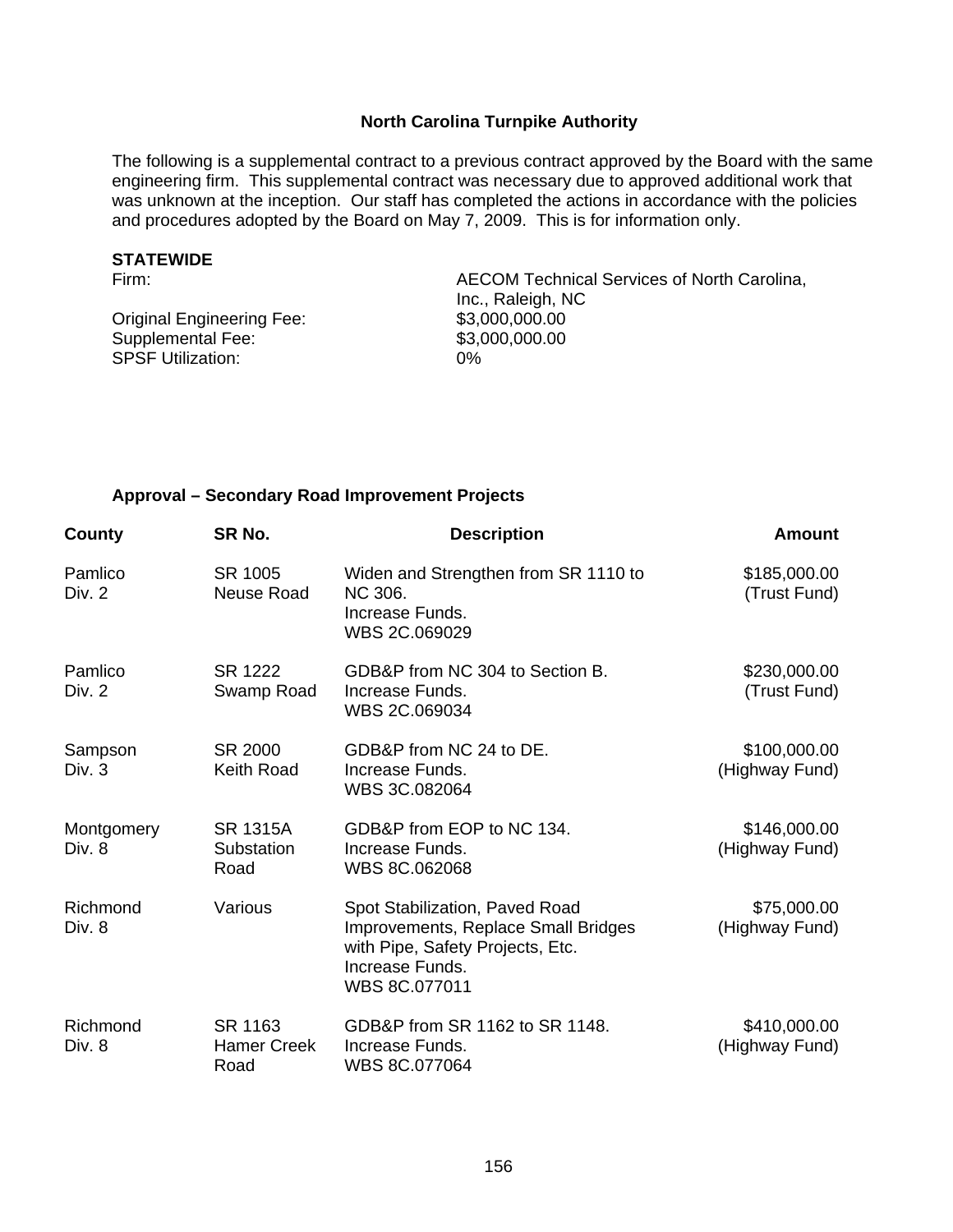| Richmond<br>Div. 8       | SR 1921<br><b>Calvert Street</b>       | GDB&P from SR 1903 to SR 2031.<br>Increase Funds.<br>WBS 8C.077069                             | \$10,651.79<br>(Highway Fund) |
|--------------------------|----------------------------------------|------------------------------------------------------------------------------------------------|-------------------------------|
| Richmond<br>Div. 8       | SR 1104<br>Osborne Road                | Widening from SR 1103 to NC 177.<br>Increase Funds.<br>WBS 8C.077074                           | \$301,150.00<br>(Trust Fund)  |
| Anson<br>Div. 10         | Various                                | Maintenance and Operations.<br>Increase Funds.<br>WBS 1DOT.1.1.1.10.1                          | \$40,920.00<br>(Highway Fund) |
| Cabarrus<br>Div. 10      | Various                                | Maintenance and Operations.<br>Increase Funds.<br>WBS 1DOT.1.1.1.10.1                          | \$57,410.00<br>(Highway Fund) |
| Mecklenburg<br>Div. 10   | Various                                | Maintenance and Operations.<br>Increase Funds.<br>WBS 1DOT.1.1.1.10.1                          | \$57,110.00<br>(Highway Fund) |
| Mecklenburg<br>Div. 10   | Various                                | Maintenance and Operations.<br>Increase Funds.<br>WBS 1DOT.1.1.1.10.1                          | \$31,111.00<br>(Trust Fund)   |
| <b>Stanly</b><br>Div. 10 | Various                                | Maintenance and Operations.<br>Increase Funds.<br>WBS 1DOT.1.1.1.10.1                          | \$49,060.00<br>(Trust Fund)   |
| Union<br>Div. 10         | Various                                | Maintenance and Operations.<br>Increase Funds.<br>WBS 1DOT.1.1.1.10.1                          | \$23,210.00<br>(Highway Fund) |
| Union<br>Div. 10         | Various                                | Maintenance and Operations.<br>Increase Funds.<br>WBS 1DOT.1.1.1.10.1                          | \$36,720.00<br>(Trust Fund)   |
| Wilkes<br><b>Div. 11</b> | SR 1752<br>Swaringen<br>Road           | GDB&P from SR 1002 to SR 1939.<br>WBS 11C.097146                                               | \$800,000.00<br>(Trust Fund)  |
| <b>Burke</b><br>Div. 13  | SR 1745<br>Old Lowman<br><b>Street</b> | GDB&P from SR 1001 to EOM.<br>WBS 13C.012150                                                   | \$54,000.00<br>(Highway Fund) |
| Cherokee<br>Div. 14      | Various                                | Countywide Surveys, Survey Plans,<br>R/W Signatures, Etc.<br>Increase Funds.<br>WBS 14C.020031 | \$65,000.00<br>(Highway Fund) |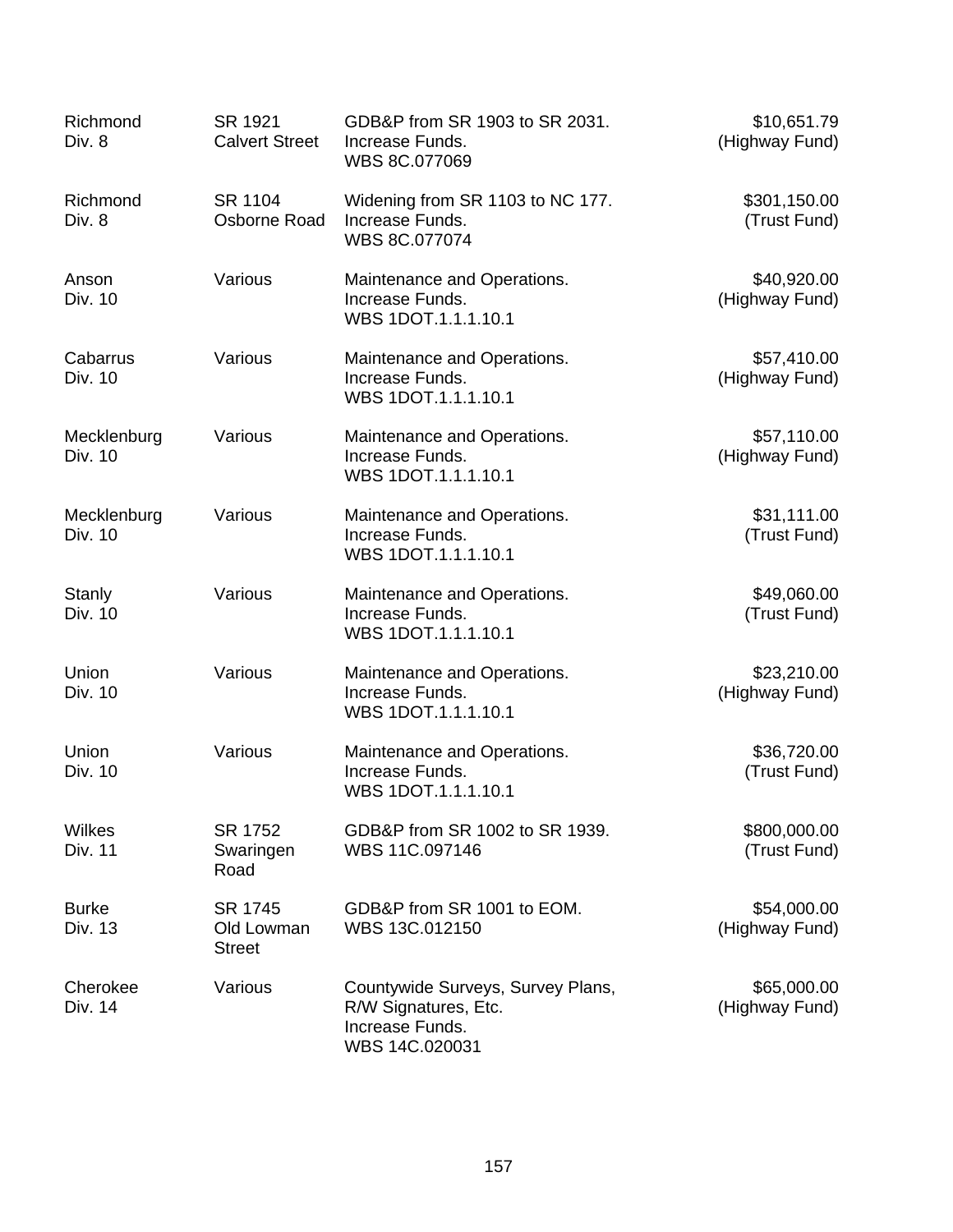| Cherokee<br>Div. 14 | Various                 | Spot Stabilization, Paved Road<br>Improvements, Replace Small Bridges<br>with Pipe, Safety Projects, Etc.<br>Increase Funds.<br>WBS 14C.020032 |                                                           | \$70,000.00<br>(Highway Fund)  |
|---------------------|-------------------------|------------------------------------------------------------------------------------------------------------------------------------------------|-----------------------------------------------------------|--------------------------------|
| Graham<br>Div. 14   | Various                 | Countywide Surveys, Survey Plans,<br>R/W Signatures, Etc.<br>Increase Funds.<br>WBS 14C.038007                                                 |                                                           | \$30,000.00<br>(Highway Fund)  |
| Macon<br>Div. 14    | Various                 | Spot Stabilization, Paved Road<br>Improvements, Replace Small Bridges<br>with Pipe, Safety Projects, Etc.<br>Increase Funds.<br>WBS 14C.056009 |                                                           | \$200,000.00<br>(Trust Fund)   |
| Macon<br>Div. 14    | Various                 | Countywide Surveys, Survey Plans,<br>R/W Signatures, Etc.<br>Increase Funds.<br>WBS 14C.056047                                                 |                                                           | \$115,000.00<br>(Trust Fund)   |
| Macon<br>Div. 14    | <b>SR 1521A</b><br>Road | GDB&P from SR 1521B to SR 1001.<br>Mountain Grove Increase Funds.<br>WBS 14C.056106                                                            |                                                           | \$50,000.00<br>(Highway Fund)  |
| Swain<br>Div. 14    | SR 1140<br>Alarka Road  | Widening and Drainage Improvements<br>from SR 1137 to SR 1137.<br>Increase Funds.<br>WBS 14C.087051                                            |                                                           | \$207,232.00<br>(Highway Fund) |
| Swain<br>Div. 14    | SR 1140<br>Alarka Road  | Widening and Drainage Improvements<br>from SR 1137 to SR 1137.<br>Increase Funds.<br>WBS 14C.08705<br>1                                        |                                                           | \$65,768.00<br>(Trust Fund)    |
| <b>Closings</b>     |                         |                                                                                                                                                |                                                           |                                |
| <b>Division</b>     | County                  | <b>WBS Element</b>                                                                                                                             | <b>Road Number / Name</b>                                 | <b>Amount</b>                  |
| Div. 10             | Anson                   | 10C.004060                                                                                                                                     | SR 1801<br>Hailey's Ferry Road<br>Increase and Close.     | \$218,001.19<br>(Highway Fund) |
| Div. 12             | Gaston                  | 12C.036076                                                                                                                                     | SR 1415<br><b>Cross Road</b><br><b>Increase and Close</b> | \$25,166.98<br>(Trust Fund)    |
| Div. 12             | Gaston                  | 12C.036073                                                                                                                                     | SR 2435<br><b>Glover Road</b><br>Increase and Close.      | \$86,549.61<br>(Highway Fund)  |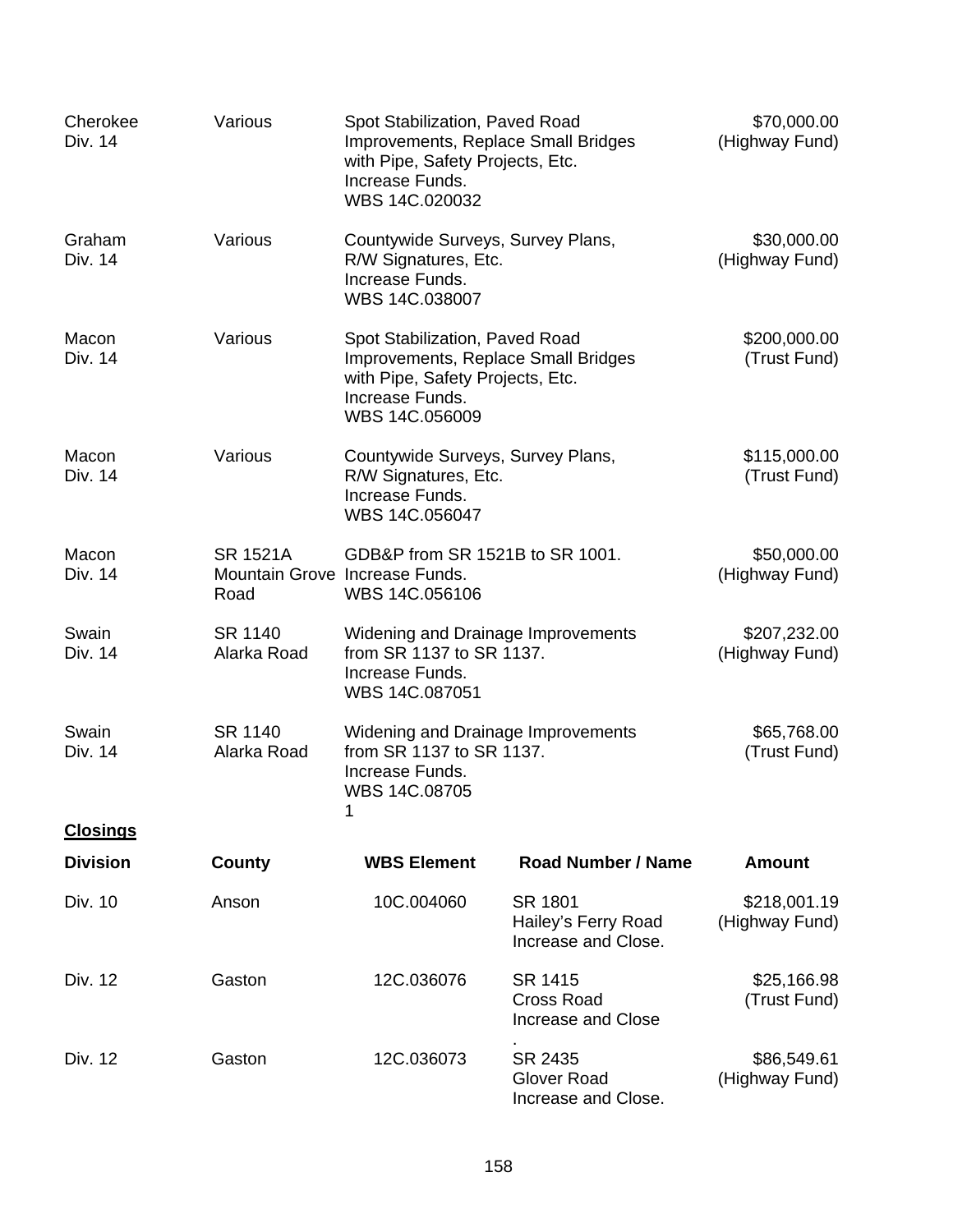| Div. 12 | Gaston  | 12C.036088 | SR 1838<br><b>Talon Drive</b><br>Increase and Close.  | \$93,792.93<br>(Highway Fund) |
|---------|---------|------------|-------------------------------------------------------|-------------------------------|
| Div. 12 | Gaston  | 12C.036092 | SR 3603<br><b>J&amp;J Lane</b><br>Increase and Close. | \$45,917.06<br>(Highway Fund) |
| Div. 12 | Iredell | 12C.049103 | SR 2107<br>Tom Lauren Road<br>Increase and Close.     | \$85,458.76<br>(Trust Fund)   |

# **Deletions**

| County               | SR No.                                  | Reason                                                                                                                                              | <b>Amount</b>                    |
|----------------------|-----------------------------------------|-----------------------------------------------------------------------------------------------------------------------------------------------------|----------------------------------|
| Pitt<br>Div. 2       | SR 1580<br>Carolina Leaf<br>Road        | Widen and Strengthen from SR 1531 to<br>DE.<br>Funded By Another Source.<br>WBS 2C.074098                                                           | $-$40,000.00$<br>(Highway Fund)  |
| Cleveland<br>Div. 12 | SR 1308                                 | Widen and Resurface.<br>Randolph Road Funded By Another Source.<br>WBS 12C.023092                                                                   | $-$30,000.00$<br>(Highway Fund)  |
| Cleveland<br>Div. 12 | SR 2052                                 | Widen from NC 180 to DE.<br>WBS 12C.023096                                                                                                          | $-$100,000.00$<br>(Highway Fund) |
| Cleveland<br>Div. 12 | SR 1105<br>Melrose Road                 | Widen and Resurface from NC 18 to<br><b>NC 150.</b><br>WBS 12C.023118                                                                               | $-$100,000.00$<br>(Highway Fund) |
| Iredell<br>Div. 12   | SR 1522<br>Waugh Farm<br>Road           | GDB&P from SR 1520 to DE.<br>Unavailable Right of Way.<br>WBS 12C.049101                                                                            | $-$144,737.37$<br>(Trust Fund)   |
| Haywood<br>Div.14    | Various                                 | Spot Stabilization, Paved Road<br>Improvements, Replace Small Bridges<br>with Pipe, Safety Projects, Etc.<br><b>Duplicate WBS</b><br>WBS 14C.044075 | $-$0.00$                         |
| Haywood<br>Div. 14   | SR 1305                                 | GDB&P from US 19 to EOP.<br>Rich Cove Road Unavailable Right of Way.<br>WBS 14C.044175                                                              | $-$ \$81.32<br>(Trust Fund)      |
| Jackson<br>Div. 14   | <b>SR 1100A</b><br><b>Bull Pen Road</b> | GDB&P from SR 1102 to SR 1101.<br>Unavailable Right of Way.<br>WBS 14C.050105                                                                       | $-$0.00$                         |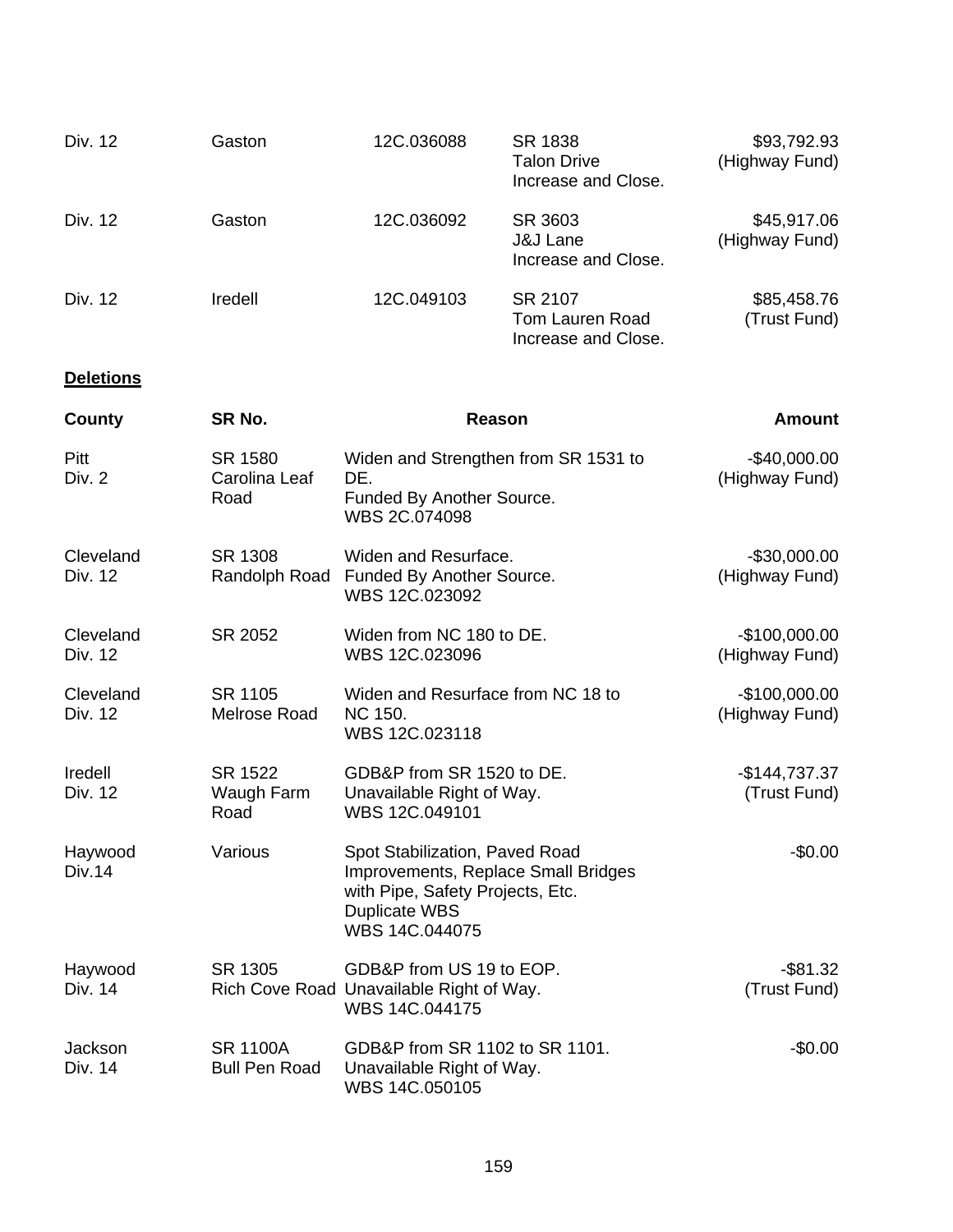Jackson Div. 14 SR 1101 Jurn McCall Road GDB&P from SR 1100 to EOS. Unavailable Right of Way. WBS 14C.050122 -\$0.00

Corrections:

WBS 2C.016058 was listed on the February 7, 2013 BOT Agenda to Increase Funds. It should not have been listed.

#### **Approval – Secondary Road Construction Programs**

 Pursuant to the recommendation of the Secondary Roads Office, the Secretary approved the Secondary Road Construction Programs for the following counties:

Listed below for approval are counties for which Secondary Road Construction Programs, along with resolutions from County Commissioners, have been received:

|                         | <b>Total Amount Programmed</b> |
|-------------------------|--------------------------------|
|                         |                                |
| <b>Division 2</b>       |                                |
| <b>Beaufort County</b>  | \$3,318,661.00                 |
| <b>Pamlico County</b>   | \$215,000.00                   |
| <b>Division 5</b>       |                                |
| Durham County           | \$587,995.36                   |
| <b>Granville County</b> | \$700,964.06                   |
| <b>Person County</b>    | \$561,001.20                   |
| Vance County            | \$378,458.88                   |
| <b>Division 10</b>      |                                |
| <b>Anson County</b>     | \$1,029,297.94                 |
| <b>Union County</b>     | \$1,530,000.00                 |
| <b>Division 11</b>      |                                |
| <b>Ashe County</b>      | \$1,344,841.00                 |
| <b>Wilkes County</b>    | \$2,345,213.00                 |
| <b>Division 12</b>      |                                |
| Catawba County          | \$878,897.61                   |
| <b>Lincoln County</b>   | \$645,177.41                   |
| Total                   | \$13,535,507.46                |

Documentation for each county listed above is made a part of the record of this meeting and filed with the minutes.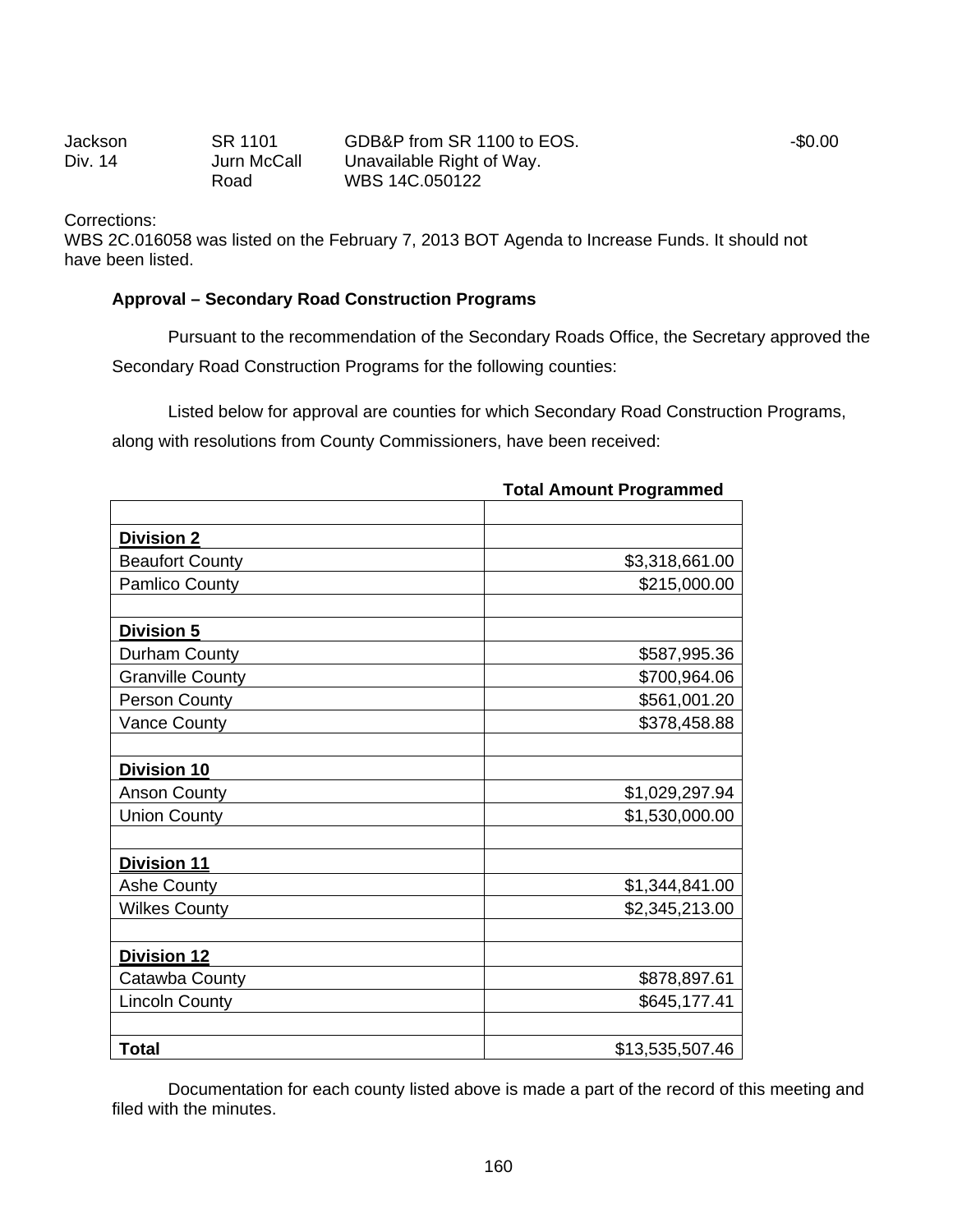# **Approval – Division-wide Small Construction, Statewide Contingency, Public Access, Economic Development**

The Secretary concurred with the staff recommendations and awarded the following:

| County                     | <b>Description</b>                                                                                                                                                                                                                                                                                             | <b>Type</b>                           | <b>Amount</b>                |
|----------------------------|----------------------------------------------------------------------------------------------------------------------------------------------------------------------------------------------------------------------------------------------------------------------------------------------------------------|---------------------------------------|------------------------------|
| Div 1<br><b>Bertie</b>     | Grade, drain, base, and pave school bus drive<br>from US-13 to student drop-off point for the<br>new Bertie County High School located on<br>US-13, approximately 4 miles north of Windsor<br><b>WBS 43813</b>                                                                                                 | <b>Public Access</b><br><b>TOTAL</b>  | \$50,000.00<br>\$50,000.00   |
| Div 1<br>Camden            | WBS 43679 was established (11/12) for the<br>installation of crutch bents on Camden Bridge<br>#13; increase scope to bore a waterline that is<br>in conflict with the crutch bent on SR 1224<br>(Old Swamp Rd)<br>Increase funds                                                                               | Small<br>Construction<br><b>TOTAL</b> | \$30,000.00<br>\$30,000.00   |
| Div 1<br>Dare              | Extension of Red Drum Outfall #3 on NC-12<br>MP 10.45<br>Other Funding: \$200,000 (Town)<br><b>WBS 43832</b>                                                                                                                                                                                                   | Small<br>Construction<br><b>TOTAL</b> | \$200,000.00<br>\$200,000.00 |
| Div 1<br><b>Tyrrell</b>    | Provide temporary transit services for<br>employees traveling east to Dare County or<br>traveling west to Tyrrell County as a result of<br>the planned closure of the Alligator River<br>Bridge from April 2 - 14, 2013; stabilize park<br>and ride areas to facilitate temporary services<br><b>WBS 43835</b> | Small<br>Construction<br><b>TOTAL</b> | \$40,000.00<br>\$40,000.00   |
| Div <sub>2</sub><br>Greene | Town of Snow Hill - Modification and<br>improvements at the intersection of SR 1330<br>(Middle School Rd) and NC-91<br><b>WBS 48104</b>                                                                                                                                                                        | Small<br>Construction<br><b>TOTAL</b> | \$59,000.00<br>\$59,000.00   |
| Div 2<br>Lenoir            | WBS 49005 was established (01/13) to extend<br>SR 2021 (Smithfield Way) from SR 1548 to<br>US-258<br>Increase funds for ROW                                                                                                                                                                                    | Contingency<br><b>TOTAL</b>           | \$90,000.00<br>\$90,000.00   |
| Div 3<br><b>Brunswick</b>  | Town of Sunset Beach – Construct a<br>roundabout at the intersection of NC-179 and<br><b>NC-179 Business</b><br>Other Funding: \$140,000 (Spot Safety);<br>\$181,733 (Town)<br><b>WBS 43812</b>                                                                                                                | Small<br>Construction<br><b>TOTAL</b> | \$250,000.00<br>\$250,000.00 |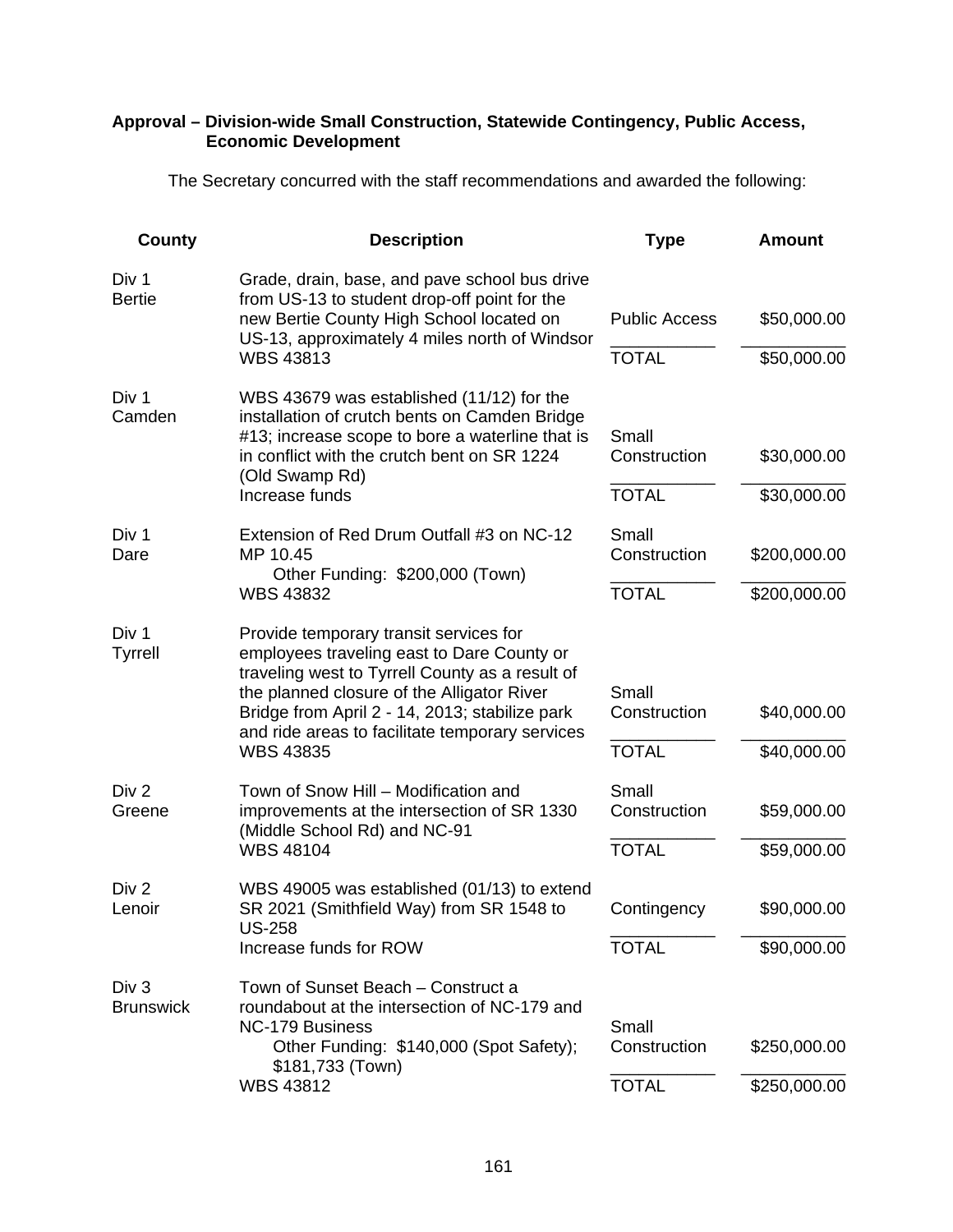| Div <sub>3</sub><br><b>Brunswick</b>   | Town of Shallotte – Removal of asphalt and<br>curb & gutter for proposed realignment of the<br>intersection of US-17 Business (Main St and<br>Willis St (non-system)<br>Other Funding: \$6,680 (Town)<br><b>WBS 43816</b>                                                                                                      | Small<br>Construction<br><b>TOTAL</b> | \$11,000.00<br>\$11,000.00   |
|----------------------------------------|--------------------------------------------------------------------------------------------------------------------------------------------------------------------------------------------------------------------------------------------------------------------------------------------------------------------------------|---------------------------------------|------------------------------|
| Div <sub>3</sub><br>Duplin             | Town of Wallace - Lay approximately 1000 LF<br>of 42" CA pipe in ditch line with drop inlets in<br>shoulder area on SR 1172 (Rail Road St)                                                                                                                                                                                     | Small<br>Construction                 | \$100,000.00                 |
|                                        | <b>WBS 43820</b>                                                                                                                                                                                                                                                                                                               | <b>TOTAL</b>                          | \$100,000.00                 |
| Div 3<br>Duplin                        | Sidewalk improvements on NC-24, NC-11,<br>NC-403, and US-117                                                                                                                                                                                                                                                                   | Small<br>Construction                 | \$45,000.00                  |
|                                        | <b>WBS 43821</b>                                                                                                                                                                                                                                                                                                               | <b>TOTAL</b>                          | \$45,000.00                  |
| Div <sub>3</sub><br>New Hanover        | City of Wilmington – Construct a pedestrian<br>walkway/pier underneath the Heidi Trask<br>Drawbridge across US-74 (Wrightsville Ave)<br>on the mainland side of the drawbridge<br>Other Funding: \$338,000 (City/MPO)                                                                                                          | Small<br>Construction                 | \$250,000.00                 |
|                                        | <b>WBS 43819</b>                                                                                                                                                                                                                                                                                                               | <b>TOTAL</b>                          | \$250,000.00                 |
| Div <sub>3</sub><br><b>New Hanover</b> | Replace existing box culvert (structure # C-28)<br>located beneath US-421 and SR 1140 (Front<br>St)<br>Other Funding: \$1,925,000 (Bridge)<br><b>WBS 43822</b>                                                                                                                                                                 | Small<br>Construction<br><b>TOTAL</b> | \$25,000.00<br>\$25,000.00   |
| Div <sub>3</sub><br>Onslow             | City of Jacksonville - Install pedestrian<br>upgrades (high visibility crosswalks,<br>pedestrian heads, and pedestrian crossing<br>signs) on SR 1336 (Henderson Dr) at the<br>existing mid-block crossing at Jackson High<br>School and also at the intersection of SR 1336<br>and SR 1308 (Gum Branch Rd)<br><b>WBS 43814</b> | Small<br>Construction<br><b>TOTAL</b> | \$105,000.00<br>\$105,000.00 |
| Div 3<br>Onslow                        | Town of Swansboro – Install traffic signal at<br>the intersection of SR 1434 (Belgrade-<br>Swansboro Rd) and NC-24<br><b>WBS 43818</b>                                                                                                                                                                                         | Small<br>Construction<br><b>TOTAL</b> | \$180,000.00<br>\$180,000.00 |
| Div 3<br>Sampson                       | Upgrade existing concrete / asphalt median<br>islands at various locations throughout<br>Sampson County: US-421N, NC-403, SR<br>1134, SR 1157, SR 1002, and SR 1006<br><b>WBS 43823</b>                                                                                                                                        | Small<br>Construction<br><b>TOTAL</b> | \$40,000.00<br>\$40,000.00   |
|                                        |                                                                                                                                                                                                                                                                                                                                |                                       |                              |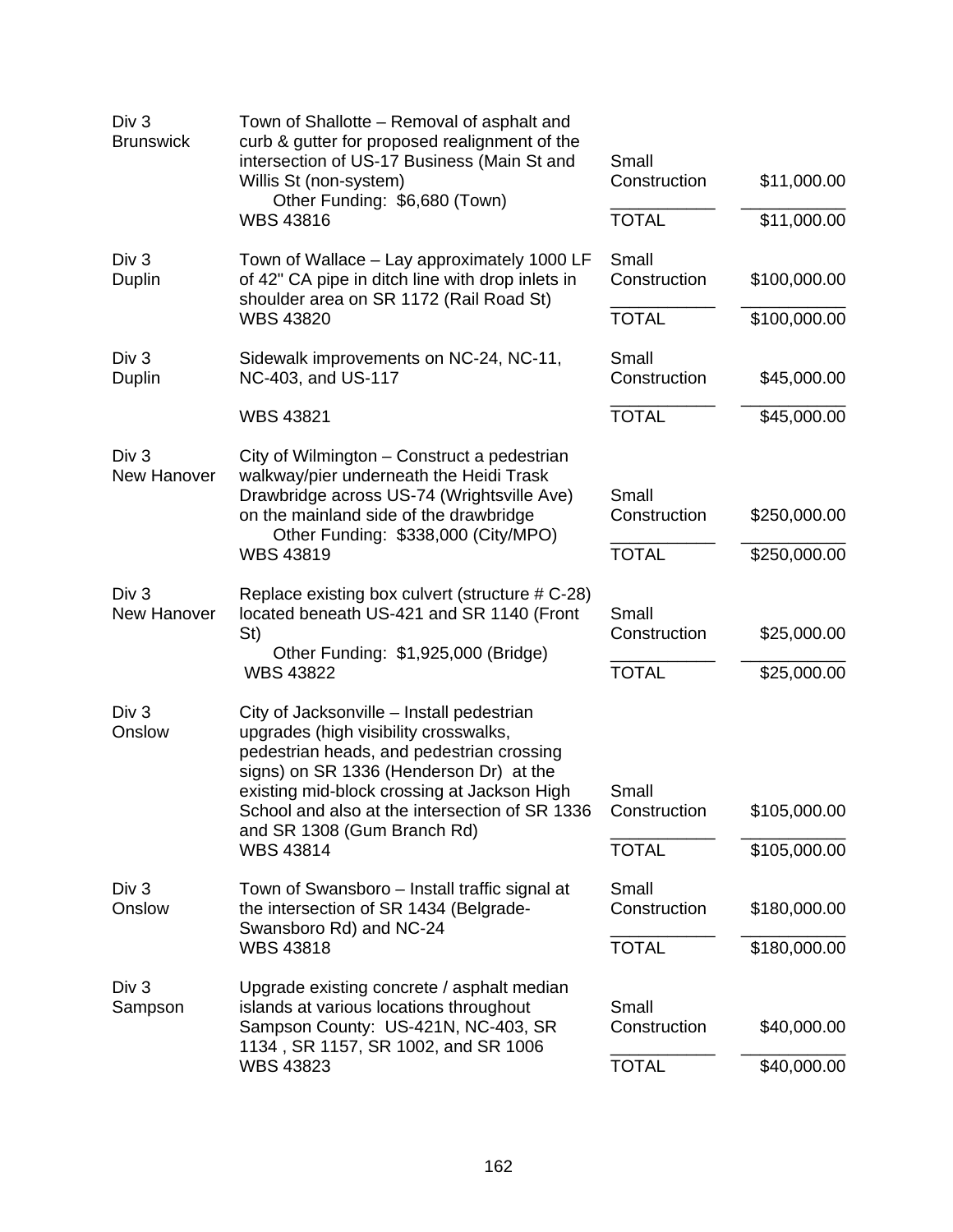| Div 3<br>Sampson             | Town of Roseboro – Sidewalk improvements<br>on NC-242, SR 1274, SR 1290, SR 1270, and<br>SR 1249                                                                                                                                                                                                                                       | Small<br>Construction                 | \$30,000.00                |
|------------------------------|----------------------------------------------------------------------------------------------------------------------------------------------------------------------------------------------------------------------------------------------------------------------------------------------------------------------------------------|---------------------------------------|----------------------------|
|                              | <b>WBS 43824</b>                                                                                                                                                                                                                                                                                                                       | <b>TOTAL</b>                          | \$30,000.00                |
| Div <sub>3</sub><br>Sampson  | Town of Garland – Sidewalk improvements on<br><b>US-701 and NC-411</b>                                                                                                                                                                                                                                                                 | Small<br>Construction                 | \$10,000.00                |
|                              | <b>WBS 43825</b>                                                                                                                                                                                                                                                                                                                       | <b>TOTAL</b>                          | \$10,000.00                |
| Div <sub>3</sub><br>Sampson  | City of Clinton - Sidewalk improvements on<br>SR 1227, SR 1281, and SR 1839                                                                                                                                                                                                                                                            | Small<br>Construction                 | \$20,000.00                |
|                              | <b>WBS 43827</b>                                                                                                                                                                                                                                                                                                                       | <b>TOTAL</b>                          | \$20,000.00                |
| Div <sub>4</sub><br>Johnston | Town of Micro – Drainage and access<br>improvements at the intersection of US-301<br>and SR 2130 (Main St)                                                                                                                                                                                                                             | Small<br>Construction                 | \$40,000.00                |
|                              | <b>WBS 75010</b>                                                                                                                                                                                                                                                                                                                       | <b>TOTAL</b>                          | \$40,000.00                |
| Div 7<br>Alamance            | WBS 43671 was established (09/12) to widen<br>WB SR 1301 (Boone Station Dr) for an<br>exclusive right turn lane onto NB SR 1226<br>(University Dr)                                                                                                                                                                                     | Small<br>Construction                 | \$50,000.00                |
|                              | Increase funds                                                                                                                                                                                                                                                                                                                         | <b>TOTAL</b>                          | \$50,000.00                |
| Div 7<br>Alamance            | Improve the southwest radius at the<br>intersection of US-70 and SR 1801 (West<br>Main St) and install metal strain pole to<br>replace wooden signal pole<br><b>WBS 43775</b>                                                                                                                                                          | Small<br>Construction<br><b>TOTAL</b> | \$60,000.00<br>\$60,000.00 |
| Div 7<br>Alamance            | Upgrade roads to minimum maintenance<br>standards for addition to State Highway<br>System on 0.48 miles of Lakeview Dr, West<br>Idlewild Ave, Wynwood Dr, 0.15 miles of<br>Woodbrooke Dr and 0.17 miles of Setter Dr in<br>the Lakeview Estates Subdivision<br>Other Funding: \$64,000 (Secondary<br>Construction)<br><b>WBS 43803</b> | Small<br>Construction<br><b>TOTAL</b> | \$50,000.00<br>\$50,000.00 |
| Div 7<br>Alamance            | Town of Elon – Improvements for pedestrian<br>crossing and construct curb & gutter along the<br>west side of North Oak St between E Lebanon<br>Ave (non-system)<br>Other Funding: \$25,000 (Pedestrian<br>Enhancement); \$65,000 (Town)<br><b>WBS 43830</b>                                                                            | Small<br>Construction<br><b>TOTAL</b> | \$80,000.00<br>\$80,000.00 |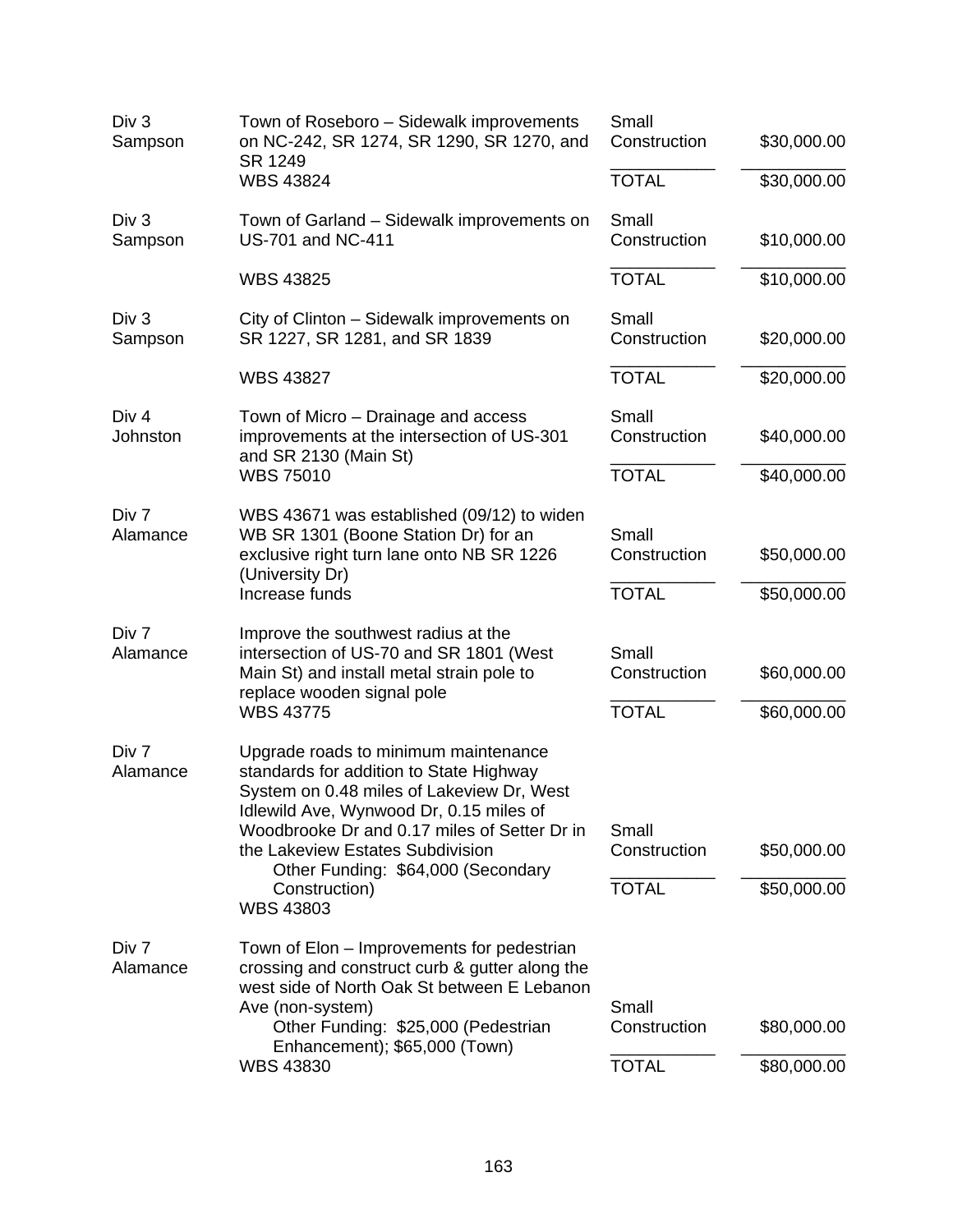| Div 7<br>Alamance   | Town of Elon – Improvements for pedestrian<br>crossings along the west side of SR 1301<br>(South Williamson Ave) between Bell Park Rd<br>(non-system) and Sunset Dr (non-system)<br>Other Funding: \$27,500 (Pedestrian<br>Enhancement); \$112,500 (Town) | Small<br>Construction                 | \$90,000.00                |
|---------------------|-----------------------------------------------------------------------------------------------------------------------------------------------------------------------------------------------------------------------------------------------------------|---------------------------------------|----------------------------|
|                     | <b>WBS 43831</b>                                                                                                                                                                                                                                          | <b>TOTAL</b>                          | \$90,000.00                |
| Div 7<br>Guilford   | Request for PE funds to scan existing<br>overhead signs on Interstate System for<br>improved directions to Piedmont Triad Airport                                                                                                                         | Small<br>Construction                 | \$20,000.00                |
|                     | <b>WBS 43829</b>                                                                                                                                                                                                                                          | <b>TOTAL</b>                          | \$20,000.00                |
| Div 7<br>Rockingham | Installation of guardrail along SR 2145 (Settle<br>Bridge Rd) just east of SR 2280 (Eagle Falls<br>Rd) and SR 2259 (Chowder Rd)                                                                                                                           | Small<br>Construction                 | \$17,000.00                |
|                     | <b>WBS 43774</b>                                                                                                                                                                                                                                          | <b>TOTAL</b>                          | \$17,000.00                |
| Div 7<br>Rockingham | Place road name signs on bridges over the<br>Dan River, Mayo River, and Smith River.<br>Signs are to be furnished and fabricated by<br><b>Rockingham County</b><br><b>WBS 43804</b>                                                                       | Small<br>Construction<br><b>TOTAL</b> | \$16,000.00<br>\$16,000.00 |
|                     |                                                                                                                                                                                                                                                           |                                       |                            |
| Div 9<br>Rowan      | Reimbursement for Woodleaf Fire Department<br>driveway in front of new building off NC-801                                                                                                                                                                | <b>Public Access</b>                  | \$13,800.00                |
|                     | <b>WBS 43800</b>                                                                                                                                                                                                                                          | <b>TOTAL</b>                          | \$13,800.00                |
| Div 11<br>Caldwell  | City of Lenoir - Installation of a crosswalk and<br>pedestrian signals and modify the traffic signal<br>phasing at the intersection of US-64/NC-18<br>(Morganton Blvd) at Mulberry St (NS)<br><b>WBS 43801</b>                                            | Small<br>Construction<br><b>TOTAL</b> | \$20,000.00<br>\$20,000.00 |
| Div 11<br>Caldwell  | Town of Granite Falls - Improvements for<br>pedestrian crossing at the intersection of SR<br>1109 (Pinewoods Rd) and SR 1108 (Highland<br>Ave)<br><b>WBS 43802</b>                                                                                        | Small<br>Construction<br><b>TOTAL</b> | \$55,000.00<br>\$55,000.00 |
| Div 11<br>Watauga   | Town of Boone – Installation of a new traffic<br>signal at the intersection of NC-105 and SR<br>1102 (Poplar Grove Rd)<br><b>WBS 43826</b>                                                                                                                | Small<br>Construction<br><b>TOTAL</b> | \$50,000.00<br>\$50,000.00 |
|                     |                                                                                                                                                                                                                                                           |                                       |                            |
| Div 11<br>Watauga   | Town of Blowing Rock – Construct a new<br>access road to the new Appalachian Regional<br>Health Care Facility to be located off US-321<br>near SR 1539 (Edmisten Rd)                                                                                      | Small<br>Construction                 | \$250,000.00               |
|                     | <b>WBS 43828</b>                                                                                                                                                                                                                                          | <b>TOTAL</b>                          | \$250,000.00               |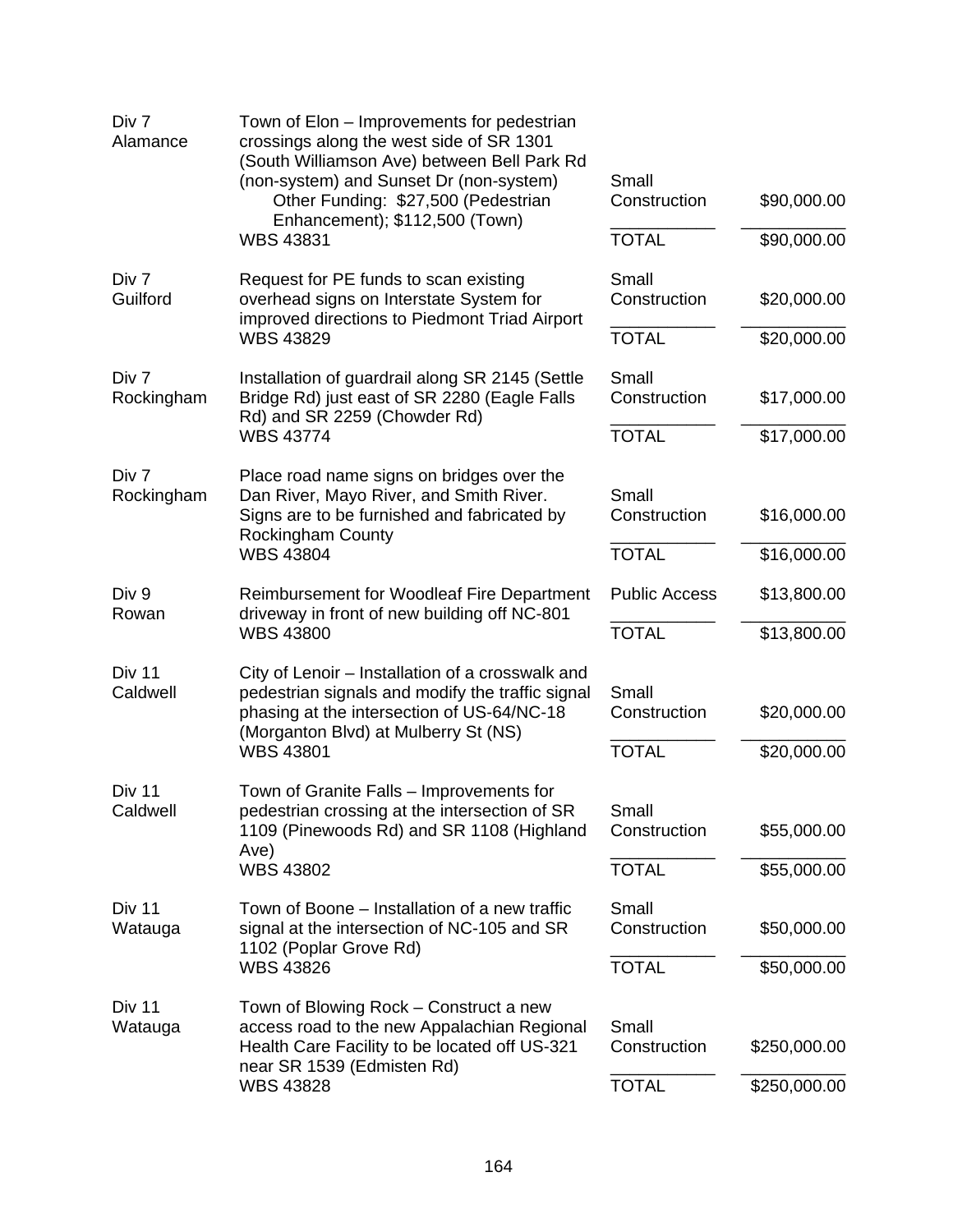| <b>Div 12</b> | Construction of industrial access road for KSM Contingency |              | \$500,000.00 |
|---------------|------------------------------------------------------------|--------------|--------------|
| Cleveland     | Castings along SR 1315 (Plato Lee Rd)                      |              |              |
|               | <b>WBS 43798</b>                                           | <b>TOTAL</b> | \$500,000.00 |

### **Deletions:**

Avery County, Div 11 – WBS 43303 was established (05/11) to construct a left turn lane on NC-184 at Orchard Lane (NS), providing access to New Banner Elk Elementary School (Funds in lieu of bus parking); Cost of project would exceed estimate due to ROW and drainage issues

Caldwell County, Div 11 – WBS 42384 was established (09/08) to install approximately 1750 LF of guardrail on NC-268 to improve safety; project eliminated due to issues with utilities and property owners

| Summary: | <b>Number of Projects</b>            | 33             |
|----------|--------------------------------------|----------------|
|          | <b>Number of Divisions</b>           | 8              |
|          | <b>Small Construction Commitment</b> | \$2,193,000.00 |
|          | <b>Public Access Commitment</b>      | \$63,800.00    |
|          | <b>Contingency Commitment</b>        | \$590,000.00   |
|          | <b>Economic Development</b>          | \$0.00         |
|          | <b>TOTAL</b>                         | \$2,846,800.00 |

# **Approval – Funds for Specific Spot Safety Improvement Projects**

The Secretary concurred with the staff recommendations and awarded the following:

| Town/<br>County<br><b>Division</b>         | <b>Project</b><br><b>Description</b>                                                                                                                                                                                                                         | <b>Estimated</b><br>Cost |
|--------------------------------------------|--------------------------------------------------------------------------------------------------------------------------------------------------------------------------------------------------------------------------------------------------------------|--------------------------|
| Beaufort Co.<br>Div. 2<br><b>SS-4902AP</b> | Project WBS 43374.3.1<br>NC 33 near NC 306. \$114,500 in construction funds have<br>previously been approved for widening and paved shoulder<br>installation. Additional funds are needed due to an increase in<br>construction costs.<br>File 02-11-12675-1 | \$114,500.00             |